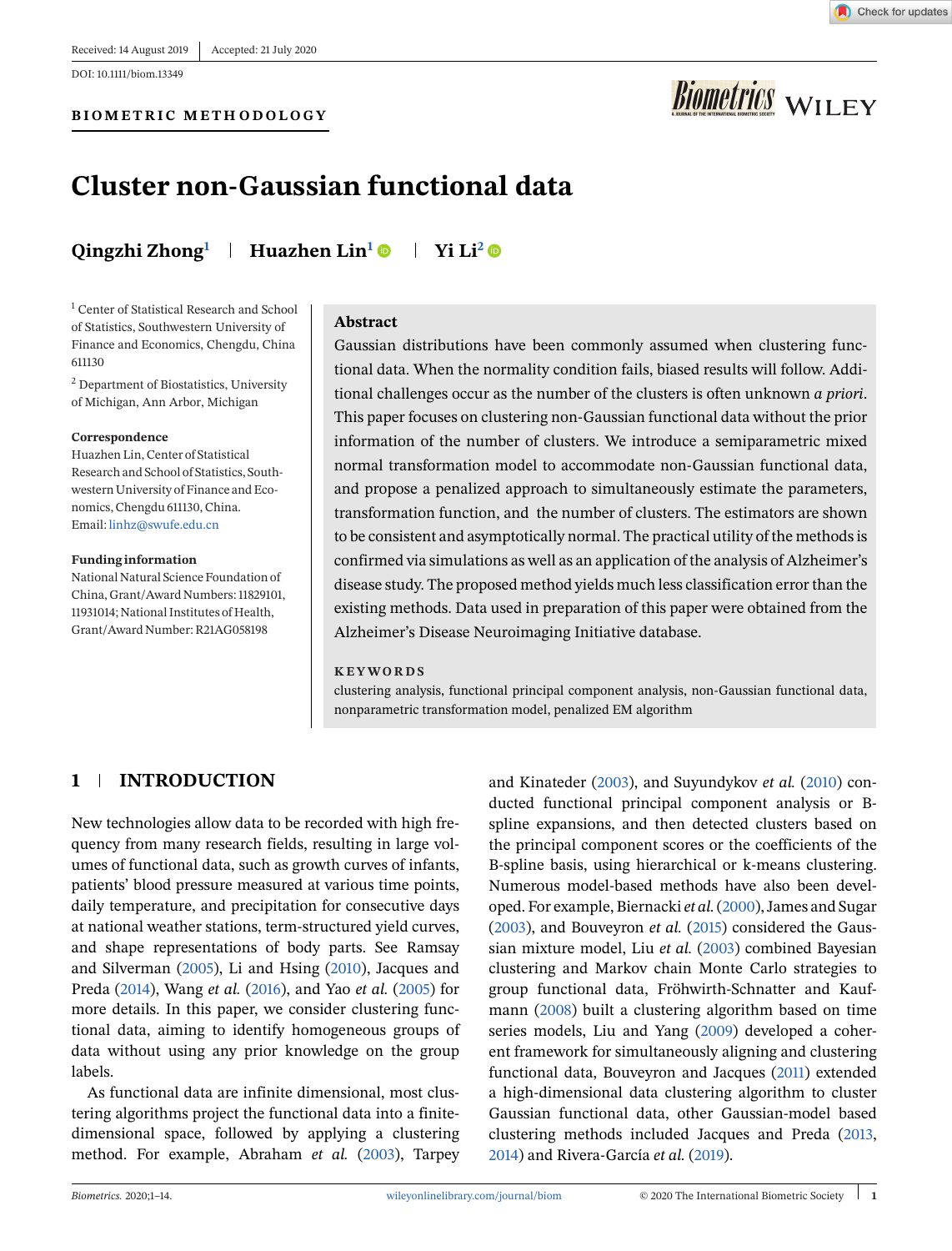# <span id="page-1-0"></span>**2** WILEY **BIOMETTICS**

Distance-based clustering methods have sparked much interest. Related works included the  $L_2$  distance-based functional principal component scores (FPCs) developed by Chiou and Li (2007), Peng *et al.* (2008), as well as the weighted  $L_2$  distance designed by Floriello and Vitelli (2017), Ferraty and Vieu (2006), Tarpey and Kinateder (2003) and Tokushige *et al.* (2007) measured dissimilarities between curves using the  $L_2$  distance of their derivatives. Delaigle *et al.* (2019) proposed a modified k-means algorithm for functional data with a given number of clusters.

Most of the aforementioned methods assume, either explicitly or implicitly, the functional data to be Gaussian. When the normality assumption fails, the methods may produce biased results. Particularly, multiple cluster solutions can be falsely identified for homogeneous non-Gaussian functional data (Bauer and Curran, 2003). In practice, non-Gaussian functional data have been commonly observed. For example, the Alzheimer's disease neuroimaging initiative (ADNI) data, which motivated our study, are non-Gaussian (see Figures 7-9 in the Supporting Information). The classification error resulted from the existing Gaussian-based clustering method is 43.1%, while the classification error obtained by applying our proposed method without the Gaussian assumption is merely 2.08%.

In the paper, we propose a semiparametric mixed normal transformation (SMINT) model to group non-Gaussian functional data when the number of clusters is unspecified *a priori*. In the literature, only a few works have been focused on the selection of the number of clusters, and most of them used the Bayesian information criterion (BIC; Schwarz, 1978). However, the BIC method is computationally burdensome, and the large sample model selection results, such as model selection consistency and oracle property, are elusive. We hence propose a penalized approach that selects the number of clusters and estimates all of the parameters and functions simultaneously for non-Gaussian functional data. Our method is interpretable and flexible by allowing unspecified distributions and unknown numbers of clusters. Moreover, our method is computationally feasible. We estimate the mean function and eigenfunctions based on one-dimensional B-splines, instead of directly estimating covariance functions, which is a two-dimensional nonparametric problem (Yao *et al.*, 2005).

The remainder of the paper is organized as follows. In Section 2, we introduce the SMINT model. In Section [3,](#page-2-0) we propose a combination of penalized likelihood and estimating equations methods to select the number of clusters and estimate the regression parameters and transformation function for each cluster simultaneously. We further propose a BIC-type procedure to select tuning parameters. Section [4](#page-5-0) focuses on the theoretical properties, including  $n^{1/2}$ -consistency and asymptotic normality, and Section [5](#page-6-0) reports simulation results and an analysis of the ADNI data. We provide concluding remarks in Section [6](#page-9-0) and defer all the proofs to the Supporting Information. The R code for the proposed method is available in the Supporting Information.

### **2 SEMIPARAMETRIC MIXED NORMAL TRANSFORMATION MODEL**

In classical functional principal component analysis (James *et al.*, 2000; Yao *et al.*, 2005; Jacques and Preda, 2014), the stochastic process  $X(t)$  can be written as  $X(t) =$  $\mu(t) + \sum_{k=1}^{\infty} \xi_k \phi_k(t)$ , where  $\mu(t) = E\{X(t)\}$  is the mean function;  $\phi_k(t)$  is the kth orthonormal basis function; and  $\xi_k$  is the normal functional principal component scores, which satisfy the following conditions:

(C0)  $\phi_k(t)$  is the kth orthonormal eigenfunction of the covariance operator  $\Sigma(s, t) = \text{Cov}\{X(s), X(t)\}\)$ , which satisfies  $\int \phi_k(t) \phi_i(t) dt = 1$  if  $j = k$ , and 0 otherwise, and the  $\xi_k$  is the normal functional principal component scores with  $E(\xi_k)=0$ , var $(\xi_k)=\lambda_k$ , and  $cov(\xi_j, \xi_k) = 0$  if  $j \neq k$ , with the constraint of  $\lambda_1 \geq$  $\lambda_2 \geq \cdots > 0$  and  $\sum_{k=1}^{\infty} \lambda_k < \infty$ .

As  $\sum_{k=1}^{\infty} \lambda_k < \infty$  so the  $\lambda_k$  usually decreases rapidly to 0, the number of included eigenfunctions,  $K$ , is usually small or moderate. Hence, we can embed  $X(t)$  in a sufficiently flexible but suitable function space with measurement errors, and assume the following model

$$
X(t) = \mu(t) + \sum_{k=1}^{K} \xi_k \phi_k(t) + \varepsilon_t,
$$
\n(2.1)

where  $\varepsilon_t$  are errors and independent of  $\xi_k$ . Model (2.1) with a fixed K and a Gaussian distribution for  $\varepsilon_t$  are commonly adopted for longitudinal and functional data analysis (see, eg, James *et al.*, 2000; Yao *et al.*, 2005; Hall *et al.*, 2008). The fixed  $K$  may lead to biased estimation and classification, we allow  $K \to \infty$  as  $n \to \infty$  in the paper.

We propose a model to accommodate non-Gaussian functional data by using an unknown transformation function. Without loss of generality, let  $\mathcal{T} = [0, 1]$ . We assume that the random functions  $Y_i(\cdot), i = 1, \dots, n$  are independent copies of a stochastic process  $Y(\cdot)$  on  $\mathcal T$ . For non-Gaussian random variables, Box-Cox power transformations have been routinely used in practice, and nonparametric transformations were proposed for added flexibility (Zhou *et al.*, 2008). Our idea is to suppose the existence of a nonparametric functional operator, denoted by  $H(\cdot) : \mathfrak{R} \to \mathfrak{R}$ , onto  $Y_{i(t)} = Y_i(t)$ , such that the following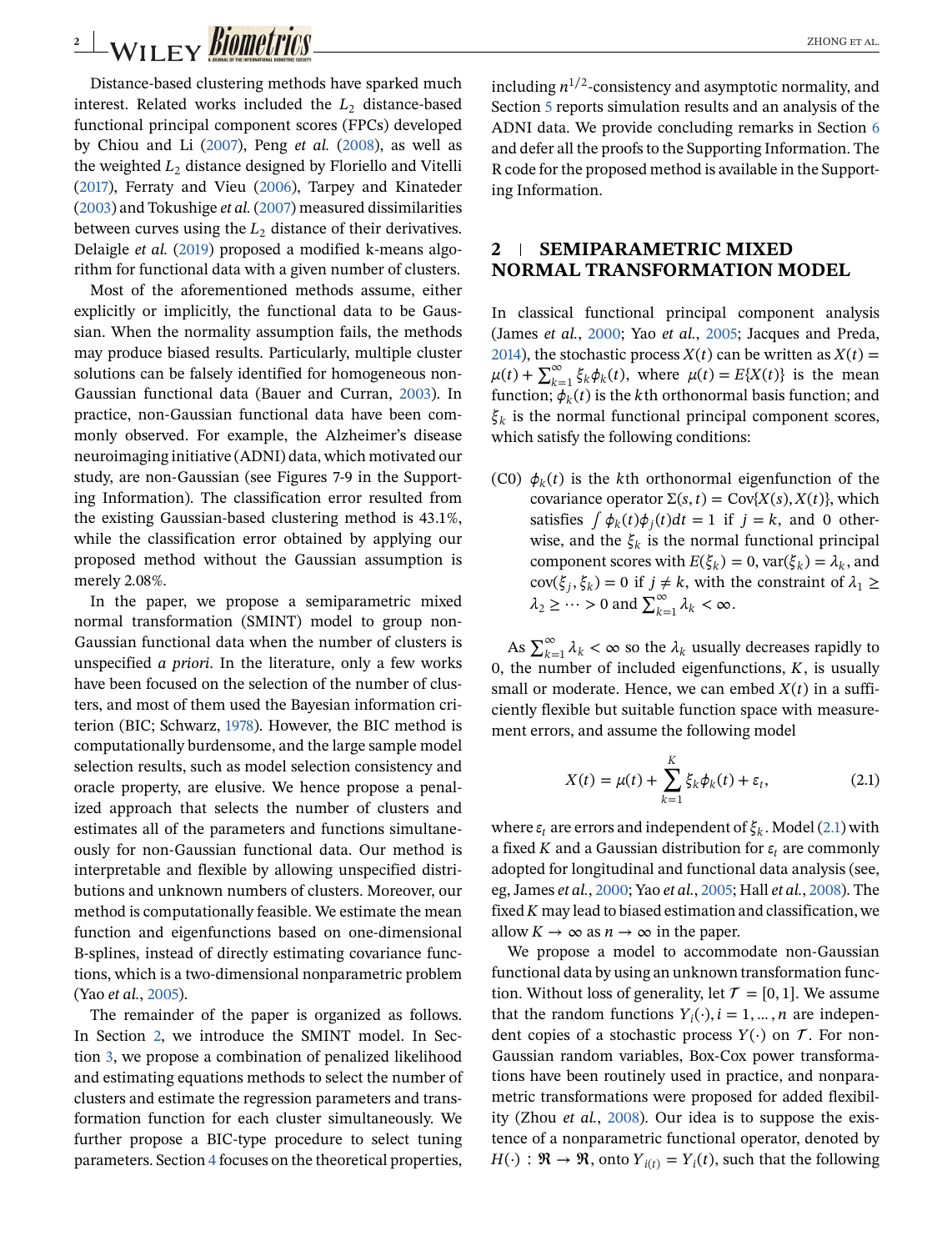<span id="page-2-0"></span>model holds:

$$
H(Y_{i(t)}) = \mu(t) + \sum_{k=1}^{K} \xi_{ik} \phi_k(t) + \varepsilon_{i(t)},
$$
 (2.2)

where  $\mu(t) = E[H{Y_{i(t)}}]$  is the mean function of the transformed response, with  $\xi_{ik}$ s and  $\phi_k$ s satisfying the conditions in (C0), and measurement errors  $\varepsilon_{i(t)}$  are independently and identically distributed as  $N(0, \sigma^2)$  and independent of  $\xi_{ik}$ . For more flexibility, we do not put any parametric assumptions on  $H(\cdot)$ , except that it is monotonic function, and allow  $K \to \infty$  as  $n \to \infty$  (Hall and Hosseini-Nasab, 2006; Lin *et al.*, 2018). We term (2.2) an SMINT model, which includes model [\(2.1\)](#page-1-0) as a special case with  $H(x) = x$ .

We cluster functional data based on SMINT, which is to identify different subprocesses underlying observations. To proceed, we introduce a cluster membership indicator by  $g \in \{1, ..., C\}$ , with a marginal probability mass  $\pi_g$  satisfying  $\sum_{g=1}^{C} \pi_g = 1$ . We add g to the subscript of the aforementioned  $Y_{i(t)}$  and modify (2.2) in order to model the subprocess  $Y_{gi}(\cdot)$  by

$$
H(Y_{\text{git}}) = \mu_{g}(t) + \sum_{k=1}^{K_{g}} \xi_{\text{gik}} \phi_{gk}(t) + \varepsilon_{\text{git}}, \qquad (2.3)
$$

where  $Y_{\text{git}} = Y_{\text{gi}}(t)$ , each item is as defined in [\(2.1\)](#page-1-0), with an added subscript  $g$  for the  $g$ th subpopulation. The scale and location normalization is needed for  $H$  to make the model identifiable. We specify two conditions:  $N^{-1}$   $\sum_{i=1}^{n}$ model definition. We specify<br> $\sum_{j=1}^{n_i} H(Y_{ij}) = 0$  and  $N^{-1} \sum_{i=1}^{n_i}$  $\sum_{j=1}^{n_i} H^2(Y_{ij}) =$ 1, where  $N = \sum_{i=1}^{n} n_i$ ,  $n_i$  is the number of observation times for curve *i* and  $Y_{ij} = Y_i(t_{ij}).$ 

Even for Gaussian functional data, most existing methods have assumed the same eigenfunctions  $\phi_{gk}$  across groups (Bouveyron and Jacques, 2011; Serban and Jiang, 2012). The assumption was made for computational feasibility because the cluster-specified covariance function is not available with unknown clusters. But, with this assumption, a large number of eigenfunctions are needed for estimation accuracy. In contrast, our model allows cluster-specific eigenfunctions, as a result, the functional curve in each group can be represented by fewer eigenfunctions, resulting in more concise, informative, and interpretable clusters.

#### **3 ESTIMATION**

Let  $\mathbf{Y}_i = (Y_{i1}, Y_{i2}, \dots, Y_{i,n_i})'$  represent the measurements on individual  $i$  over  $n_i$  evaluation points, denoted by  $\mathbf{t}_i = (t_{i1}, t_{i2}, \dots, t_{i,n_i})'$ . Without loss of generality,

we assume the  $t_{ij}$ 's are scaled within [0,1]. Let  $f(\cdot)$ denote the density function of the random vector,  $\mathbf{H}(\mathbf{Y}_i) = \{H(Y_{i1}), H(Y_{i2}), \dots, H(Y_{i,n_i})\}^{\prime}$ . Under (2.3),  $f(\cdot)$ has the following form:

$$
f\{\mathbf{H}(\mathbf{Y}_i)\} = \sum_{g=1}^{C} \pi_g f_g\{\mathbf{H}(\mathbf{Y}_i)\}, \quad \sum_{g=1}^{C} \pi_g = 1,
$$
 (3.4)

where  $f_g\{\mathbf{H}(\mathbf{Y}_i)\} = (2\pi)^{-n_i/2} |\mathbf{\Delta}_g(\mathbf{t}_i)|^{-1/2} \exp[-\frac{1}{2}\{\mathbf{H}(\mathbf{Y}_i) - \frac{1}{2}\mathbf{H}(\mathbf{Y}_i)\}]$  $\mu_{gi}$ <sup>2</sup> $\Delta_g(t_i)^{-1}$ {**H**(**Y**<sub>i</sub>) −  $\mu_{gi}$ }] is the density function of  $H(Y_i)$  if individual *i* belongs to the gth cluster,  $\mu_{gi} = \mu_g(t_i) = {\mu_g(t_{i1}), ..., \mu_g(t_{i,n_i})}$  $\mathbf{\Delta}_{\sigma}(\mathbf{t}_i) =$  $\Phi_{g}(\mathbf{t}_{i})\Lambda_{g}\Phi_{g}(\mathbf{t}_{i})' + \sigma_{g}^{2}\mathbf{I}_{n_{i}}, \quad \Phi_{g}(\mathbf{t}_{i}) = {\phi_{g}(t_{i1}), ..., \phi_{g}(t_{i,n_{i}})}'$  $\phi_g(t) = {\phi_{g1}(t), \dots, \phi_{g,K_g}(t)}', \qquad \Lambda_g = \text{diag}(\lambda_{g1}, \dots, \lambda_{g,K_g})$ and  $\mathbf{I}_{n_i}$  is the  $n_i \times n_i$  identity matrix. Then the covariance function of the transformed response is  $\Sigma_g(s,t) = \phi_g(t)'\Lambda_g\phi_g(s) + \sigma_g^2I(s = t)$  for the gth cluster. Let  $\Omega = (\Lambda', \sigma^{2'}, \pi', \mu', \phi')'$  with  $\Lambda =$  $(\lambda_{gk}, g = 1, ..., C, k = 1, ..., K_g)'$ ,  $\sigma^2 = (\sigma_1^2, ..., \sigma_C^2)'$ ,  $\pi =$  $(\pi_1, ..., \pi_C)'$ ,  $\mu = (\mu_g, g = 1, ..., C)'$  and  $\phi = (\phi_{gk}, g =$  $1, \ldots, C, k = 1, \ldots, K_g)'$ .

Our goal is to simultaneously estimate the number of clusters  $C$ , the transformation function  $H$ , the mean function  $\mu_{\varrho}$ , and the covariance function  $\Sigma_{\varrho}(s, t)$  of each cluster via estimating  $\Omega$ , which includes finite-dimensional parameters and infinite-dimensional functions. Different from the existing method that directly estimating  $\Sigma_{\alpha}(s, t)$ by two-dimensional nonparametric technique (Yao *et al.*, 2005; Cai and Yuan, 2010), we estimate it via its eigenfunctions using univariate splines, hence effectively increase the convergence rate of the estimator of  $\Sigma_{g}(s, t)$  from  $n^{-1/3}$ to  $n^{-2/5}$ .

We start with modeling  $\mu_{\varrho}(\cdot)$  and  $\phi_{\varrho k}(\cdot)$ . Denote by

$$
G = \{g(\cdot) : |g^{(q_1)}(t_1) - g^{(q_1)}(t_2)| \le c_0 |t_1 - t_2|^{q_2},
$$
  
for any  $0 \le t_1, t_2 \le 1\}$ , (3.5)

where  $q_1$  is a nonnegative integer,  $q_2 \in (0, 1]$ ,  $r = q_1 +$  $q_2 \geq 2$ , and  $c_0$  is a generic constant. The smoothness assumption (3.5) is often used in nonparametric estimation. With the assumption of  $\mu_g(\cdot), \phi_{gk}(\cdot) \in \mathcal{G}$ , we approximate  $\mu_{\rm g}(\cdot)$  and  $\phi_{\rm g}(\cdot)$  by

$$
\mu_{ng}(t) = \sum_{j=1}^{q_n} \alpha_{gj} b_j(t) = \alpha'_g \mathbf{B}_n(t), \tag{3.6}
$$

$$
\phi_{ngk}(t) = \sum_{j=1}^{q_n} \beta_{gkj} b_j(t) = \beta'_{gk} \mathbf{B}_n(t), \quad (3.7)
$$

respectively, where  $\mathbf{B}_n(\cdot) = \{b_1(\cdot), \dots, b_{q_n}(\cdot)\}^{\prime}$  is an orthogonal set of spline basis functions of order  $r + 1$  with knots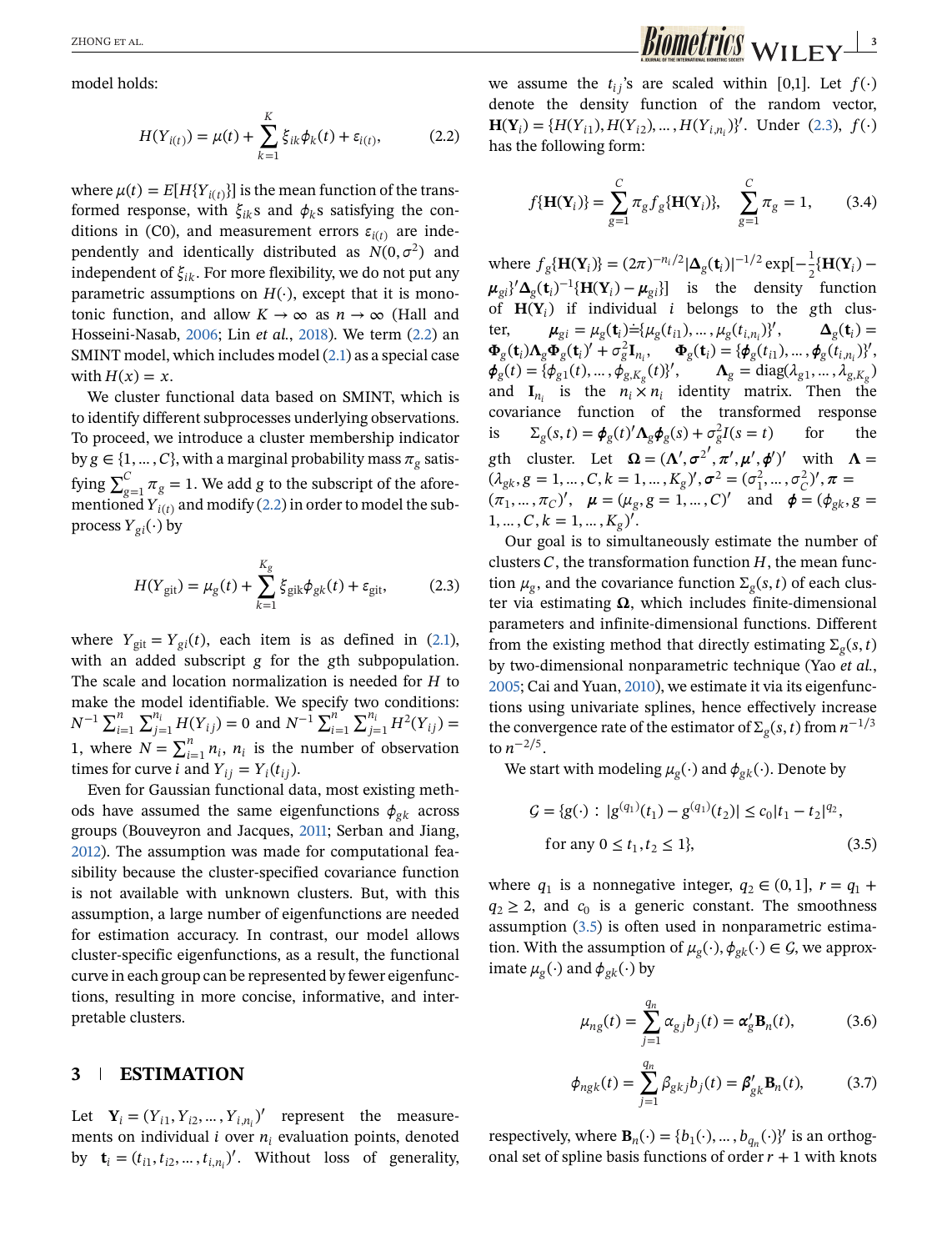# <span id="page-3-0"></span>**4** WILEY **BIOMETTICS**

 $0=\zeta_0<\zeta_1<\cdots<\zeta_{M_n}<\zeta_{M_n+1}=1$ , satisfying max( $\zeta_i$  –  $\zeta_{i-1}$  :  $j = 1, ..., M_n$ ) =  $O(n^{-v})$ , where  $q_n = M_n + r + 1$ , and  $M_n$  is the integer part of  $n^v$  with  $0 < v < 0.5$ . Substituting [\(3.6\)](#page-2-0) and [\(3.7\)](#page-2-0) into [\(3.4\)](#page-2-0), we obtain the log-likelihood,

$$
L_n(\Omega_n; H) = \sum_{i=1}^n \log \left\{ \sum_{g=1}^C \pi_g f_{gi}(\Omega_n; H) \right\}, \quad (3.8)
$$

subject to  $N^{-1} \sum_{i=1}^{n}$  $\sum_{j=1}^{n_i} H(Y_{ij}) = 0$  and  $N^{-1} \sum_{i=1}^{n}$  $\sum_{j=1}^{n_i} H^2(Y_{ij}) = 1,$ 

$$
\sum_{g=1}^{C} \pi_g = 1, \quad \int_t \mathbf{B}_n(t) \mathbf{B}_n(t)' dt = \mathbf{I}_{q_n}, \quad \beta_g \beta'_g = \mathbf{I}_{K_g},
$$
  
for  $g = 1, ..., C,$  (3.9)

and the first nonzero element of each row of  $\beta_g$  to be positive, where  $\beta_g = (\beta_{g1}, \dots, \beta_{g,K_g})'$ ,

$$
f_{gi}(\mathbf{\Omega}_n; H) = \frac{(2\pi)^{-n_i/2}}{|\mathbf{\Delta}_{gi}(\mathbf{\Omega}_n)|^{1/2}}
$$
  
 
$$
\times \exp \left[ -\frac{1}{2} \{ \mathbf{H}(\mathbf{Y}_i) - \mathbf{B}_{ni} \alpha_g \}^{\prime} \mathbf{\Delta}_{gi}(\mathbf{\Omega}_n)^{-1} \{ \mathbf{H}(\mathbf{Y}_i) - \mathbf{B}_{ni} \alpha_g \} \right],
$$

**,**  $\Delta_{gi}(\Omega_n) = {\bf B}_{ni} \beta'_{g} \Lambda_{g} \beta_{g} {\bf B}'_{ni} +$  $\sigma_g^2 \mathbf{I}_{n_i}$ , and  $\mathbf{\Omega}_n = {\lambda_{gk}, \sigma_g^2, \pi_g, \sigma_g, \sigma_g, \beta_{gk}, k = 1, ..., K_g, g = \sigma_g^2}$  $1, \ldots, C$ . (3.9) is orthogonality constraints on the eigenfunctions. To adhere to the orthonormal constraints on the B-spline, we denote by  $\mathbf{A} = \int_t \mathbf{\tilde{B}}_n(t) \mathbf{\tilde{B}}_n(t)' dt$ , where  $\widetilde{\mathbf{B}}_n(t)$  is the cubic B-spline basis functions (Schumaker, 2007). As **A** is a symmetric matrix, we have  $\int_t \{\mathbf{A}^{-\frac{1}{2}}\mathbf{\widetilde{B}}_n(t)\}\{\mathbf{A}^{-\frac{1}{2}}\mathbf{\widetilde{B}}_n(t)\}\ dt = \mathbf{I}_{q_n}$ , and  $\mathbf{B}_n(t) = \mathbf{A}^{-\frac{1}{2}}\mathbf{\widetilde{B}}_n(t)$ satisfies the orthonormal constraints. Throughout the paper,  $n$  in the subscript represents the corresponding parameters and functions when using splines to approximate  $\mu_{\rm g}(\cdot)$  and  $\phi_{\rm gk}(\cdot)$ .

As *C* is not given *a priori* and to make the model inclusive, we often start with a relative large  $C$ , which, however, may lead to many nuisance parameters and cause large variation of estimates. This necessitates developing a more formal procedure for estimating  $C$ . To proceed, we first note that if  $\pi_{g}$  is found to be 0, the gth cluster is not necessary and can be deleted from the model. Hence, the selection of the clusters corresponds to the selection of nonzero elements of  $\{\pi_g, g = 1, \dots, C\}$ . However, we may not directly penalize on  $\{\pi_g, g = 1, ..., C\}$  to achieve model selection. To see that, we consider the complete data for individual *i* as  $\mathbf{D}_i = {\mathbf{Y}_i, \delta_i}$ , where  $\delta_i = (\delta_{i1}, \dots, \delta_{iC})'$ with  $\delta_{ig} = 1$  if  $Y_i$  arises from the gth cluster, otherwise  $\delta_{ig} = 0$ . The expected complete-data log-likelihood function is

$$
\sum_{i=1}^{n} \sum_{g=1}^{C} (b_{ig} [\log(\pi_g) + \log\{f_{gi}(\Omega_n; H)\}])
$$
 (3.10)

where  $b_{i\varrho} = E\{\delta_{i\varrho} | \mathbf{Y}_i\}$ . As (3.10) contains  $\log(\pi_{\varrho})$  with an unbounded derivative when  $\pi_g$  is close zero, setting  $L_p$ penalties directly on  $\pi_{g}$  will not return an exact zero solution for  $\pi_{g}$ . Instead, we propose to penalize on log{ $\pi_{g}$ } in order to achieve the sparsity for  $(\pi_g, 1 \le g \le C)'$ . However, large  $\pi_{\varrho}$  might be overly shrunk to 0 as we penalize on  $log{\{\pi_{g}\}}$ . Therefore, following Huang *et al.* (2017), we propose the following penalized likelihood,

$$
Q_n(\Omega_n; H) = L_n(\Omega_n; H) - n\lambda \sum_{g=1}^C \log \left\{ \frac{\epsilon + \pi_g}{\epsilon} \right\}, \quad (3.11)
$$

where  $\epsilon$  is a very small positive number, say 10<sup>-6</sup> or  $o\{n^{-1/2}(\log n)^{-1}\}\$  (Huang *et al.*, 2017). Then it is natural to define the penalized log-likelihood estimator

$$
(\widehat{\mathbf{\Omega}}_n, \widehat{H}_n) = \arg \max_{\mathbf{\Omega}_n, H} Q_n(\mathbf{\Omega}_n; H), \tag{3.12}
$$

based on which we show that there is a nonzero probability of estimating some  $\pi_{\varrho}$ 's to be exactly zero and achieving automatic cluster selection. Our procedure naturally integrates the steps of cluster selection and parameter estimation, which makes computation feasible.

The penalized likelihood function  $Q_n(\Omega_n;H)$  involves the infinite-dimensional function  $H(·)$  and mixture distribution, so a direct maximization is not feasible. We resort to a two-stage approach. Particularly, we estimate  $\Omega_n$  by maximizing the penalized pseudo-likelihood, which is implemented by a penalized expectation maximization (EM) algorithm based on  $Q_n(\Omega_n; H)$  with H replaced by its estimated value with [\(3.20\)](#page-5-0) described in Section [3.2.](#page-4-0) We repeat the procedure until convergence.

### **3.1 Penalized expectation maximization algorithm**

As the penalized likelihood function involves both finiteand infinite-dimensional parameters, we resort to a twostage iterative algorithm. We estimate the parameter  $\Omega_n$ by a penalized EM algorithm, then we use a series of estimating equations to estimate the transformation function  $H$ .

We first consider the penalized maximum likelihood estimator for  $\Omega_n$  given H, and propose a penalized EM algorithm (Dempster *et al.*, 1977), which was originally designed for handling missing data. In our setting, we treat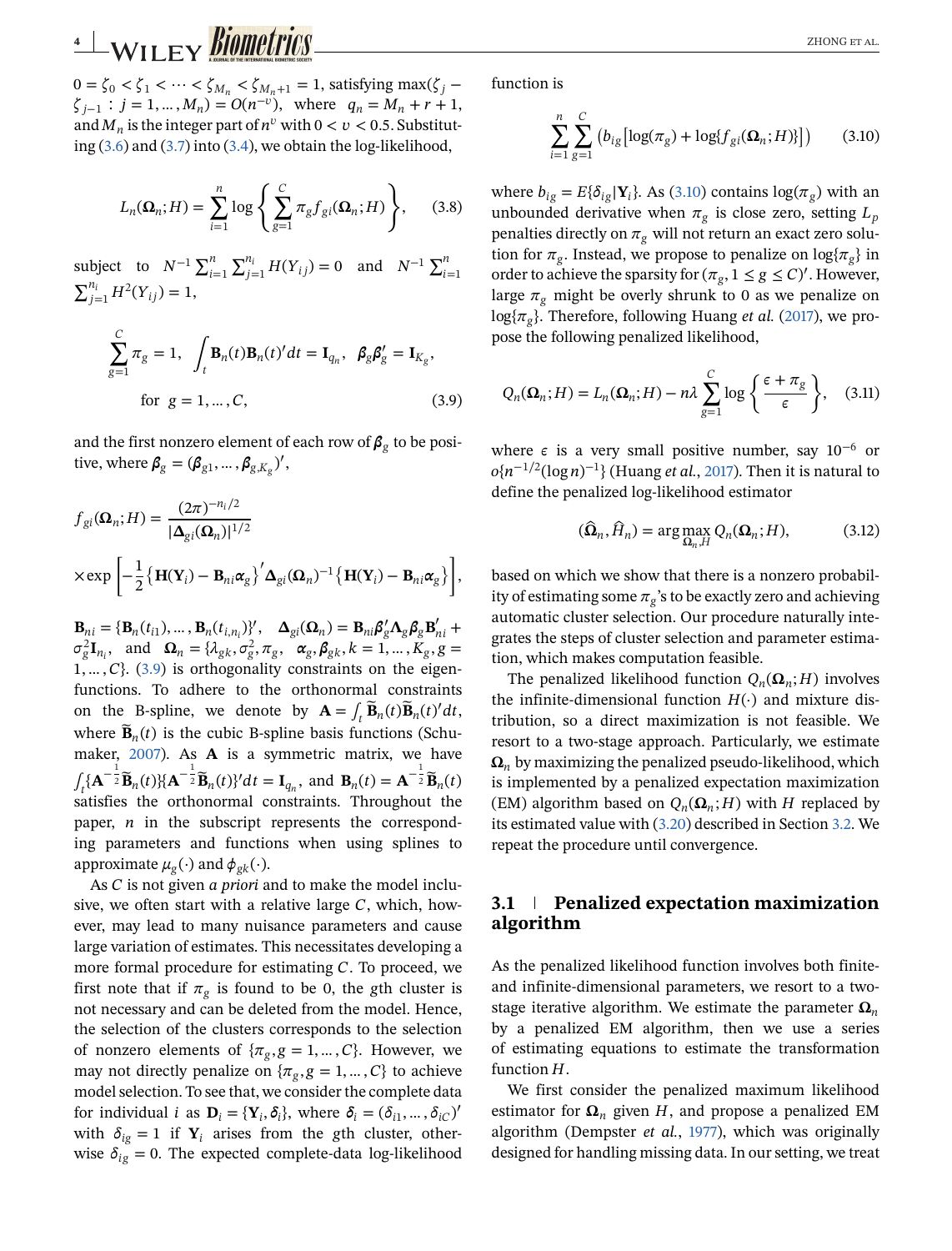<span id="page-4-0"></span> $\delta_i$  as the missing data and view the complete data for individual *i* as  $D_i = \{Y_i, \delta_i\}$ . Thus, the penalized complete-data log-likelihood function is

$$
Q_c(\Omega_n; H) = \log \mathcal{L}_c(\Omega_n; H) - n\lambda \sum_{g=1}^C \log \left\{ \frac{\epsilon + \pi_g}{\epsilon} \right\},\tag{3.13}
$$

where  $\log L_c(\Omega_n; H) \propto \sum_{i=1}^n$  $\mathbf{r}^c$  $\sum_{g=1}^{6}(\delta_{ig}[\log(\pi_g) + \log\{f_{gi}\})$  $({\bf \Omega}_n; H)$ ]).

In the maximization step, we maximize the conditional expectation of  $Q_c(\Omega_n; H)$  given the observed data. Differentiating  $E\{Q_c(\mathbf{\Omega}_n; H)|\mathbf{Y}_i, i = 1, ..., n\}$  with respect to  $\mathbf{\Omega}_n$ and setting the derivatives to zero lead to

 $\pi_{g}^{(r)} = \widetilde{\pi}_{g}/$  $\mathbf{r}^c$  $\sum_{j=1}^{\infty} \widetilde{\pi}_j$  and further perform a QR decomposition on  $\widetilde{\beta}_g = (\widetilde{\beta}_{g1}, \dots, \widetilde{\beta}_{g,K_g})'$  obtained from (3.15) to get  $\widetilde{\beta}_g = QR$  and update  $\beta_g^{(r-1)}$  from step  $r-1$  by  $\beta_g^{(r)} = Q'$ . It is easy to see that  $\beta_g^{(r)}\beta_g^{(r)\prime}$  is an identity matrix. We estimate  $\Omega_n$  by repeatedly using equations (3.15)-(3.19) until convergence. At each step,  $\Omega_n$  on the right side of the equations is replaced by its most updated value. When computing the conditional mean  $\delta_{ig}$  given  $\mathbf{Y}_i$ ,  $E(\delta_{ig}|\mathbf{Y}_i)$  =  $\frac{f_g\{\mathbf{H}(\mathbf{Y}_i)\}\pi_g}{\sum_{j=1}^C f_j\{\mathbf{H}(\mathbf{Y}_i)\}\pi_j}$ , we also replace all the unknown parameters and functions with their estimates from the previous step.

$$
\sum_{i=1}^{n} \frac{E(\delta_{ig}|\mathbf{Y}_i)}{\pi_g} - \sum_{i=1}^{n} \frac{E(\delta_{i1}|\mathbf{Y}_i)}{1 - \sum_{j=2}^{C} \pi_j} + \frac{n\lambda}{\epsilon + 1 - \sum_{j=2}^{C} \pi_j} - \frac{n\lambda}{\epsilon + \pi_g} = 0, \quad g \ge 2,
$$
\n(3.14)

$$
\widetilde{\beta}_{gk} = \left\{ \sum_{i=1}^{n} E(\delta_{ig} | \mathbf{Y}_i) \mathbf{B}_{ni}' \mathbf{\Delta}_{gi} (\mathbf{\Omega}_n)^{-1} \mathbf{B}_{ni} \right\}^{-1}
$$
\n
$$
\times \sum_{i=1}^{n} E(\delta_{ig} | \mathbf{Y}_i) \mathbf{B}_{ni}' \mathbf{\Delta}_{gi} (\mathbf{\Omega}_n)^{-1} \left\{ \mathbf{H}(\mathbf{Y}_i) - \mathbf{B}_{ni} \alpha_g \right\}^{\otimes 2} \mathbf{\Delta}_{gi} (\mathbf{\Omega}_n)^{-1} \mathbf{B}_{ni} \beta_{gk},
$$
\n(3.15)

$$
\lambda_{gk} = \frac{-\sum_{i=1}^{n} E(\delta_{ig} | \mathbf{Y}_i) \boldsymbol{\beta}_{gk}' \mathbf{B}_{ni}' \boldsymbol{\Delta}_{gi}(\boldsymbol{\Omega}_n)^{-1} \mathbf{R}_{gi,-k}(\boldsymbol{\Omega}_n) \boldsymbol{\Delta}_{gi}(\boldsymbol{\Omega}_n)^{-1} \mathbf{B}_{ni} \boldsymbol{\beta}_{gk}}{\sum_{i=1}^{n} E(\delta_{ig} | \mathbf{Y}_i) \boldsymbol{\beta}_{gk}' \mathbf{B}_{ni}' \boldsymbol{\Delta}_{gi}(\boldsymbol{\Omega}_n)^{-1} \mathbf{B}_{ni} \boldsymbol{\beta}_{gk} \boldsymbol{\beta}_{gk}' \mathbf{B}_{ni}' \boldsymbol{\Delta}_{gi}(\boldsymbol{\Omega}_n)^{-1} \mathbf{B}_{ni} \boldsymbol{\beta}_{gk}},
$$
\n(3.16)

$$
\sigma_g^2 = \frac{-\sum_{i=1}^n E(\delta_{ig}|\mathbf{Y}_i) \text{tr}\Big(\mathbf{\Delta}_{gi}(\mathbf{\Omega}_n)^{-2} \Big[\mathbf{B}_{ni} \sum_{k=1}^{K_g} \lambda_{gk} \mathbf{\beta}_{gk} \mathbf{\beta}_{gk}' \mathbf{B}_{ni}' - \big\{ \mathbf{H}(\mathbf{Y}_i) - \mathbf{B}_{ni} \alpha_g \big\}^{\otimes 2} \Big] \Big)}{\sum_{i=1}^n E(\delta_{ig}|\mathbf{Y}_i) \text{tr}\big\{ \mathbf{\Delta}_{gi}(\mathbf{\Omega}_n)^{-2} \big\}}.
$$
(3.17)

$$
\boldsymbol{\alpha}_{g} = \left\{ \sum_{i=1}^{n} E(\delta_{ig} | \mathbf{Y}_{i}) \mathbf{G}_{gi}(\boldsymbol{\Omega}_{n}) \right\}^{-1} \sum_{i=1}^{n} E(\delta_{ig} | \mathbf{Y}_{i}) \mathbf{B}_{ni}' \boldsymbol{\Delta}_{gi}(\boldsymbol{\Omega}_{n})^{-1} \mathbf{H}(\mathbf{Y}_{i}),
$$
\n(3.18)

for  $k = 1, ..., K<sub>g</sub>$  and  $g = 1, ..., C$ , where  $\mathbf{G}_{gi}(\Omega_n) =$  $\mathbf{B}_{ni}' \mathbf{\Delta}_{gi}(\mathbf{\Omega}_n)^{-1} \mathbf{B}_{ni}, \qquad \mathbf{R}_{gi,-k}(\mathbf{\Omega}_n) = \mathbf{B}_{ni} \sum_{r=1, r \neq k}^{K_g} \lambda_{gr} \beta_{gr} \beta_{gr}'$  $\mathbf{B}_{ni}' + \sigma_g^2 \mathbf{I}_{n_i} - \{\mathbf{H}(\mathbf{Y}_i) - \mathbf{B}_{ni} \alpha_g\}^{\otimes 2}$ . Given a small  $\epsilon$  such that  $\frac{1}{\pi_j + \epsilon} \approx \frac{1}{\pi_j}$  $\frac{1}{\pi_j}$  for all *j*, we obtain an approximate solution for (3.14),

$$
\tilde{\pi}_g = \max\left\{0, \frac{1}{1 - C\lambda} \left[\frac{1}{n} \sum_{i=1}^n E(\delta_{ig} | \mathbf{Y}_i) - \lambda\right]\right\}.
$$
 (3.19)

Some  $\tilde{\pi}_{g}$  may be shrunk to zero, in which case, we only need to renormalize  $\tilde{\pi}_g$  by enforcing  $\sum_{g=1}^C \tilde{\pi}_g = 1$  after the EM algorithm converges. Denote the estimate of  $\Omega_n$  from the *r*th step by  $\widetilde{\mathbf{\Omega}}_n$ . We update  $\pi_g^{(r-1)}$  from step  $r-1$  by

# **3.2 Estimation of the transformation function**

For any given  $y = Y_{ij}$ ,  $j = 1, ..., n_i$  and  $i = 1, ..., n$ , we have

$$
Pr(Y_{ij} \le y) = Pr\{H(Y_{ij}) \le H(y)\}
$$
  
= 
$$
\sum_{g=1}^{C} \pi_g Pr\{H(Y_{ij}) \le H(y)|\delta_{ig} = 1\}
$$
  
= 
$$
\sum_{g=1}^{C} \pi_g \Phi \left\{\frac{H(y) - B_n(t_{ij})' \alpha_g}{\sqrt{B_n(t_{ij})' \beta_g' \Lambda_g \beta_g B_n(t_{ij}) + \sigma_g^2}}\right\},
$$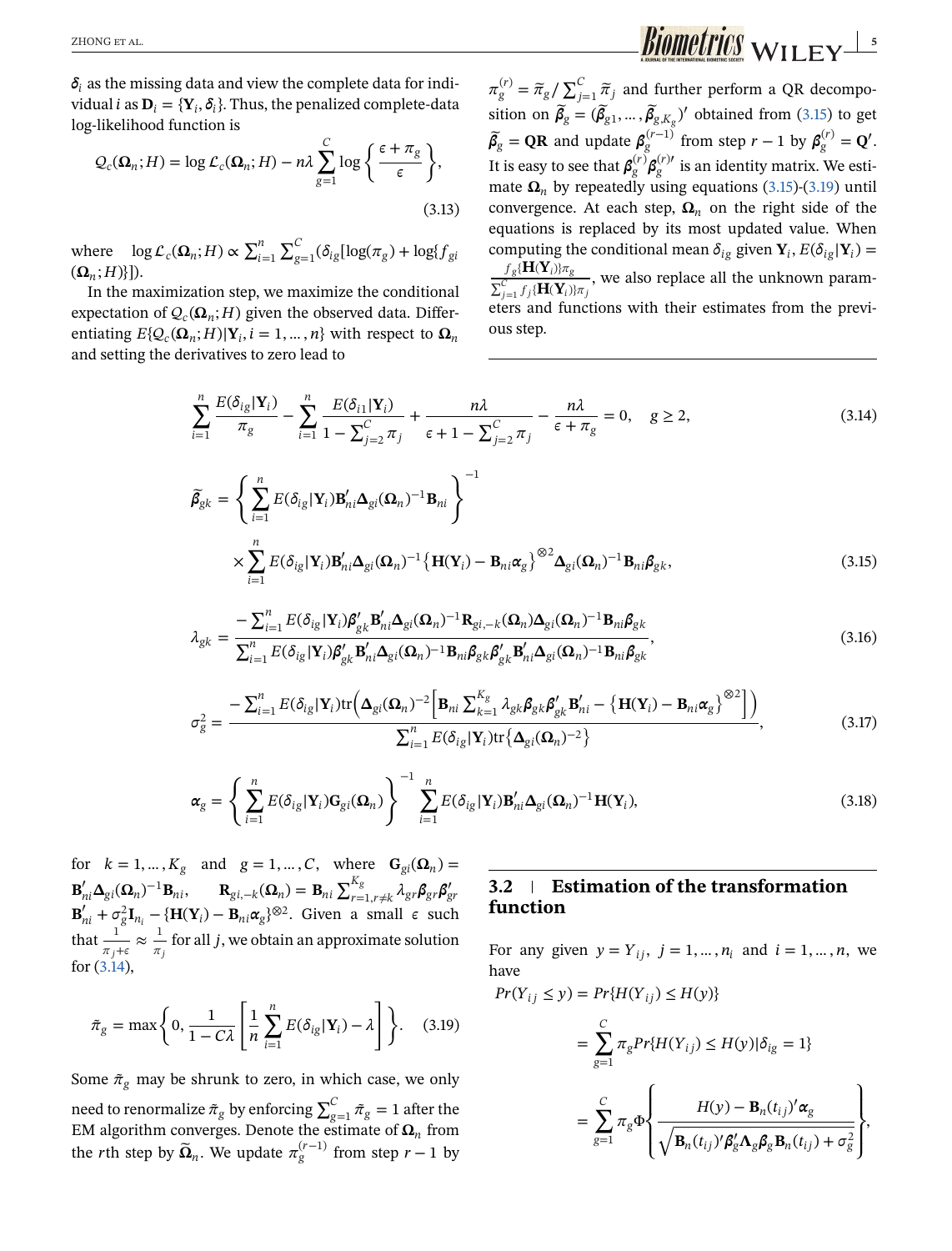<span id="page-5-0"></span>where  $\Phi(\cdot)$  is the cumulative distribution of the standard normal variable. For each  $y$  in the support of  $Y_{ii}$ , we estimate  $H(y)$  by solving

$$
\sum_{i=1}^{n} \sum_{j=1}^{n_i} \left[ I(Y_{ij} \le y) - \sum_{g=1}^{C} \pi_g \Phi \times \left\{ \frac{H(y) - \mathbf{B}_n(t_{ij})' \alpha_g}{\sqrt{\mathbf{B}_n(t_{ij})' \beta_g' \mathbf{\Lambda}_g \beta_g \mathbf{B}_n(t_{ij}) + \sigma_g^2}} \right\} \right] = 0. \quad (3.20)
$$

For each  $y$ , the estimating equation implicitly defines a For each y, the estimating equal value of  $\theta \equiv H(y)$ . Clearly  $\sum_{i=1}^{n}$  $\sum_{j=1}^{n_i} I\{Y_{ij} \leq y\}$  is a nondecreasing function of  $y$ . Therefore, the second term in the estimating equation (3.20) is a nondecreasing function of  $y$ . As  $\Phi$  is an increasing function of its argument, we must have  $\theta$  nondecreasing in y. By the same reasoning, we can see that  $\theta$  is piecewise constant, with nonzero jumps at the data values of  $\nu$ .

*Remark* 1. The computational cost for  $H(·)$  is very limited. Coupled with the closed-form estimator for  $\Omega_n$  at each step, the implementation and computation of the proposed method are simple. Unlike a traditional nonparametric approach to estimate the transformation function (Horowitz, 1996), our approach does not involve nonparametric smoothing and thus does not suffer from smoothing-related problems, for example, selection of a smoothing parameter.

Denote the resulting estimate for  $H(Y_{ii})$  from the rth step by  $H_{nr}(Y_{ij})$ . Then we update  $H^{(r-1)}(Y_{ii})$  by  $H^{(r)}(Y_{ii}) = {H_{nr}(Y_{ii}) - \overline{H}_{nr}}$ /sd ${H_{nr}}$  for identification, where  $\bar{H}_{nr}$  and sd{ $H_{nr}$ } is the empirical mean and standard deviation of  $H_{nr}(Y_{ii})$  over i, j.

#### **3.3 Selection of hyper-parameters**

The method requires to tune three parameters: the truncation parameter  $K_g$ , the penalty parameter  $\lambda$ , and the number of interior knots  $M_n$ . For standard LASSO and SCAD penalty functions, Wang *et al.* (2007) showed that the BIC yields model selection consistency, we hence propose to select  $K_g$ ,  $M_n$ , and  $\lambda$  and by maximizing

$$
BIC(K_g, M_n, \lambda) = L_n(\Omega_n; H) - \frac{1}{2} DF(\Omega_n) \log \left( \sum_{i=1}^n n_i \right),
$$
\n(3.21)

where  $L_n(\Omega_n; H)$  is as defined in [\(3.8\)](#page-3-0) and  $DF(\Omega_n)$  is the number of parameters  $\Omega_n$ . As reported in Figure S.4(a)- (d) in the Supporting Information, we have examined the performance of criterion (3.21) in selecting  $K_g$ ,  $M_n$ , and  $\lambda$ , which show that the optimal  $K_g$ ,  $M_n$ , and  $\lambda$  are nearly independent, suggesting  $K_{\varrho}$ ,  $M_n$ , and  $\lambda$  can be separately chosen. Furthermore, we can see the proposed method is not sensitive to the choice of  $M_n$  and hence a rough selection for  $M_n$  is enough. For smooth and either monotonic or unimodal functions, 2−6 knots seem quite adequate and that is what we recommend. The simulations and data analysis suggested the BIC criterion (3.21) performs well.

### **4 LARGE SAMPLE PROPERTIES**

Let  $\hat{\Omega}_n = \{\hat{\lambda}_{gk}, \hat{\sigma}_g^2, \hat{\pi}_g, \hat{\alpha}_g, \hat{\beta}_{gk}, k = 1, ..., K_g, g = 1, ..., \hat{C}\}\$ and  $\hat{H}_n$  be the estimator of  $\Omega$  and H derived above. The mean function  $\mu_g(t)$  and covariance functions  $\Sigma_g(s,t)$  can be estimated by  $\hat{\mu}_g(t) = \hat{\alpha}_g^t \mathbf{B}_n(t)$  and  $\hat{\Sigma}_g(s,t) = \sum_{k=1}^{K_g} \hat{\phi}_{gk}(t) \hat{\lambda}_{gk} \hat{\phi}_{gk}(s) + \hat{\sigma}_g^2 I(s=t)$ , respectively, where  $\hat{\phi}_{gk}(t) = \hat{\beta}'_{gk} \mathbf{B}_n(t)$ . In this section, we focus on the theoretical properties, including  $n^{1/2}$ -consistency and asymptotic normality.

Denote the Euclidean norm and the  $L^2$  norm by  $\|\cdot\|$ and  $\|\cdot\|_2$ , respectively, and the parametric space  $\Omega^*$  =  ${\boldsymbol{\Omega}} = (\boldsymbol{\Lambda}', \boldsymbol{\sigma}^{2'}, \boldsymbol{\pi}', \boldsymbol{\mu}', \boldsymbol{\phi}')' \in R$  $\sum_{g=1}^{C} K_g$   $\otimes R_+^C \otimes [0,1]^C \otimes G^C \otimes$  $\mathcal{C}$  $\sum_{g=1}^{C} K_g$  with  $R_+ = (0, \infty)$ . Denote  $\Theta = (\pi', \mu', \Sigma')'$  with  $\Sigma = (\Sigma_1, ..., \Sigma_C)'$ ,  $\mu$  and  $\Sigma$  are the mean and covariance functions of interest, and  $\pi$  is the probabilities. We define the norm between  $\mathbf{\Theta}_1$  and  $\mathbf{\Theta}_2$  by

$$
d(\mathbf{\Theta}_1, \mathbf{\Theta}_2)
$$
  
=  $\left( ||\boldsymbol{\pi}_1 - \boldsymbol{\pi}_2||^2 + \sum_{g=1}^C ||\mu_{g,1} - \mu_{g,2}||_2^2 + \sum_{g=1}^C ||\boldsymbol{\Sigma}_{g,1} - \boldsymbol{\Sigma}_{g,2}||_2^2 \right)^{1/2}.$ 

Throughout the paper, 0 in the subscript represents the true values of corresponding parameters and functions. Without loss of generality, we assume that  $\pi_{1,0} \ge \pi_{2,0} \ge$ … ≥ π<sub>C<sub>0</sub>,0</sub> > 0,  $\sum_{g=1}^{C_0}$  $\tau_{g=1}^0 \pi_{g,0} = 1$ , and  $\pi_{C_0+1,0} = \cdots = \pi_{C,0} =$ 0. We set the following conditions.

- (C1) max<sub>1≤j≤Mn</sub>( $\zeta_i \zeta_{i-1}$ ) =  $O(n^{-v})$  with 0 < v < 1/2. Moreover,  $\max_{1 \leq j \leq M_n} (\zeta_j - \zeta_{j-1}) / \min_{1 \leq j \leq M_n} (\zeta_j - \zeta_{j-1})$  $\zeta_{i-1}$ ) is bounded.
- (C2)  $\Omega_0$  is an interior point of  $\Omega^*$  and  $\mu_{g0} \in \mathcal{G}, \phi_{gk0} \in \mathcal{G}$ for  $1\leq g\leq C, 1\leq k\leq K_g.$  $\mathbf{r}$
- (C3) There exists  $[y_1, y_2]$  so that  $\frac{1}{\sum_{i=1}^n n_i}$  $i=1$  $\mathbf{\nabla}^{n_i}$  $\sum_{j=1}^{n_i} I(Y_{ij} \notin$  $[y_1, y_2]$ ) =  $o_n(n^{-1/2})$ .
- (C4) The transformation function  $H(y)$  is strictly increasing and its first derivative is continuous over  $y \in$  $[y_1, y_2]$ .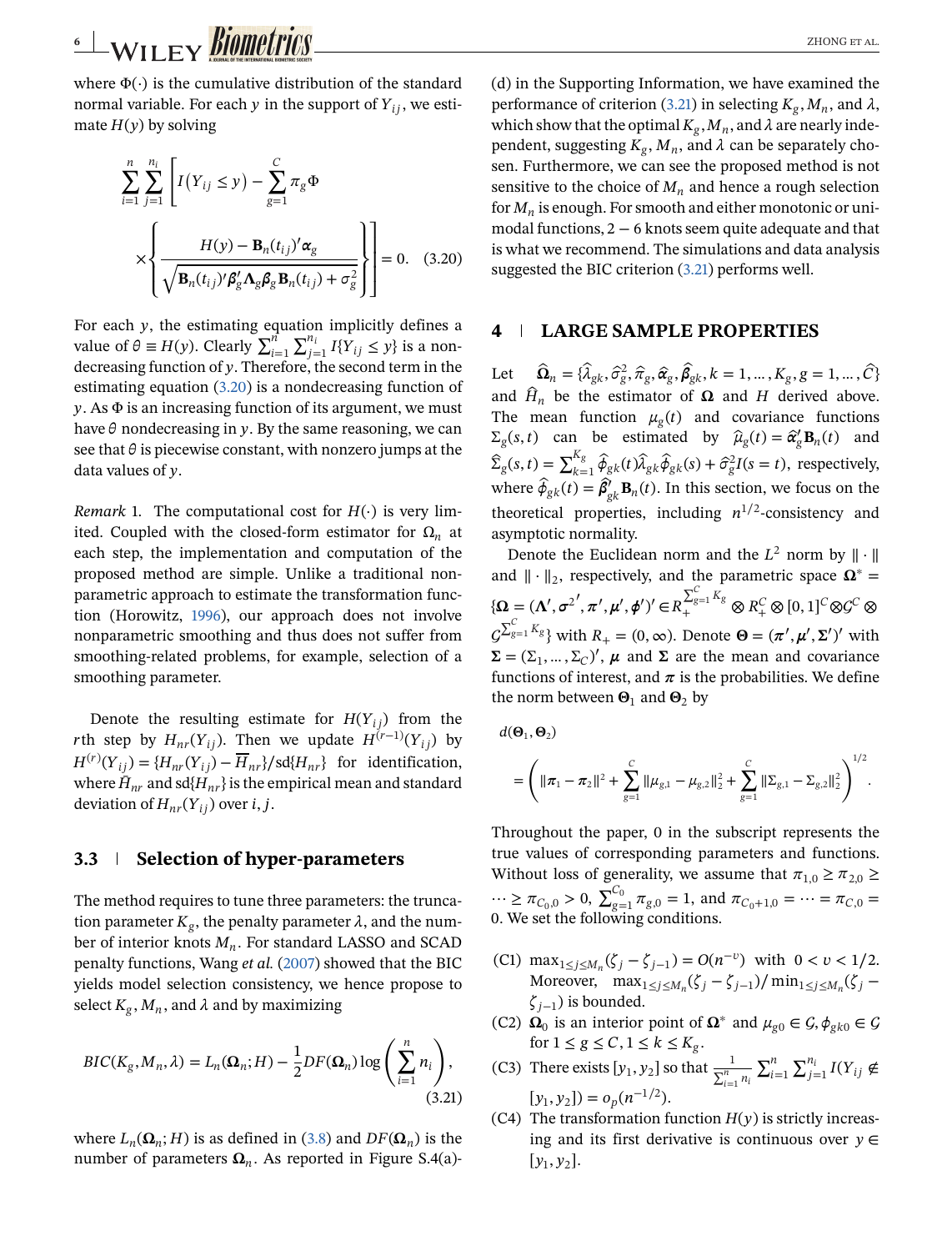- <span id="page-6-0"></span>(C5)  $K_g = O(n^e)$  for  $1 \le g \le C$ , with  $0 \le e < \min(1 v$ ,  $2rv$ ).
- (C6)  $\sum_{k=1}^{K_g} \lambda_{gk0} < \infty$  for  $1 \le g \le C$ .
- (C7) The matrix  $E{S(\theta_0)S(\theta_0)}$  is finite and positive definite, where  $\theta_0$  is the true value of  $\theta = (\sigma^{2'}, \pi')'$ , and  $S(\theta_0)$  is defined in the proof of Theorem 3.

Condition (C1) is common in the spline smoothing (Chen *et al.*, 2017), and Condition (C2) is often assumed in semiparametric analyses (Chen and Tong, 2010; Ma *et al.*, 2015). Condition (C3) is needed to avoid the tail problem (Lin *et al.*, 2012). Condition (C4) is a regular assumption for the transformation function (Horowitz,1996; Zhou *et al.*, 2008). In practice,  $K_{\varphi}$  is small and Condition (C5) is easy to be satisfied. Condition (C6) is needed to avoid unbounded covariance (Hall *et al.*, 2007). Condition (C7) is to ensure the existence of the asymptotic covariance matrix (Ma *et al.*, 2015; Chen *et al.*, 2017). We state below Theorems 1-3, which indicate the proposed estimates are consistent and asymptotically normal, forming the basis for statistical inference. We defer the proofs to the Supporting Information .

**Theorem 1.** *Under Conditions (C1)-(C6),* √ $n \rightarrow 0$ ,  $\lambda$ **NEXETED 1.** Onder Conditions  $(CI)$ - $(CO)$ ,  $A \sqrt{n} \rightarrow 0$ ,<br> $\sqrt{n} \log(n) \rightarrow \infty$ , and  $\epsilon = o\{\frac{1}{\sqrt{n} \log(n)}\}$ , we have  $\hat{C} \rightarrow C_0$ *with probability tending to 1.*

**Theorem 2.** *With Conditions (C1)-(C6),* √ $n \to 0$ *, and*  $\epsilon =$  $o\{\frac{1}{\sqrt{n}\text{log}(n)}\}$ , we have

$$
\hat{H}_n(y) \to H_0(y) \text{ uniformly over } y \in [y_1, y_2] \text{ and}
$$

$$
d(\hat{\Theta}_n, \Theta_0) = O_p\{n^{-\min(\frac{1-y-\epsilon}{2}, rv - \frac{\epsilon}{2})}\},
$$

*as*  $n \to ∞$ *, r is defined in [\(3.5\)](#page-2-0), and*  $v \in (0, 0.5]$  *is given to determine the number of knots for the spline basis*  $B_n(\cdot)$ *.* 

As  $e$  increases, the number of eigenfunctions increases and the parameter space becomes larger, causing the error  $d(\hat{\Theta}_n, \Theta_0)$  to increase. When  $e=0$ , corresponding to a fixed number of eigenfunctions,  $d(\hat{\Theta}_n, \Theta_0)$  =  $O_p\{n^{-\min(\frac{1-\nu}{2},r\nu)}\}$ . In this case, taking  $\nu = 1/(2r+1)$ , we have  $d(\hat{\Theta}_n, \Theta_0) = O_p\{n^{-r/(2r+1)}\}$ , which is the optimal rate for the estimation of univariate nonparametric functions (Stone, 1980).

**Theorem 3.** *Assume that Conditions (C1)-(C7) hold with*  $r \geq 2, \frac{1}{4r} < v < \frac{1}{2}$  $\frac{1}{2}$ ,  $\lambda$ *ne that Conditions (CI)-(C7) hold with*<br> $\sqrt{n} \to 0$ , and  $\epsilon = o\{\frac{1}{\sqrt{n}\log(n)}\}$ . As  $n \to \infty$ ∞*, the estimator* ˆ*for finite parameters satisfies*

$$
\sqrt{n}(\widehat{\theta}-\theta_0) \to N\{0, \mathbf{I}^{-1}(\theta_0)\},\
$$

*where*  $\mathbf{I}(\theta_0) = E\{S(\theta_0)S(\theta_0)'\}$  *is defined in the Supporting Information .*

### **5 SIMULATIONS**

With unspecified transformation functions, we expect our method to be robust and flexible. To investigate the tradeoff between the added robustness and the efficiency, we compare the proposed method with the model-based and distance-based clustering methods. The former includes the method with a correctly specified transformation function (CT), the method without transformation (WoT), and the FunFEM method (Bouveyron *et al.*, 2015). We take the DHP method recently proposed by Delaigle *et al.* (2019) as a representation of distance-based clustering methods. We also examine the sensitivity of the proposed method to the initial value of the number of groups and the per-formance of criterion [\(3.21\)](#page-5-0) in selecting  $K_g$ ,  $M_n$ , and  $\lambda$ . As our method requires the measurement error of the transformed responses to be normally distributed, we further investigate the sensitivity of the proposed method to the normality assumption. We assess the performance in terms of bias, standard deviation (sd), and root mean squared error (RMSE), defined by bias =  $\left[\frac{1}{n_{\text{grid}}} \right]$  $\sum_{i=1}^{n_{\text{grid}}} \{E \hat{f}(t_i)$  $f(t_i)^2$ ]<sup>1/2</sup>, sd =  $\left[\frac{1}{n_{\text{grid}}}$  $\sum_{i=1}^{n_{\text{grid}}} E\{\hat{f}(t_i) - E\hat{f}(t_i)\}^2]^{1/2}$ , and RMSE = [bias<sup>2</sup> + sd<sup>2</sup>]<sup>1/2</sup> for any estimation  $\hat{f}(\cdot)$  of  $f(\cdot)$ , with  $t_i$  ( $i = 1, ..., n_{grid}$ ) being the grid evaluation points and  $E \hat{f}(t_i)$  being approximated by its sample mean, based on 300 replications and  $n_{grid} = 300$ . To evaluate the classification accuracy, we use the measurements of purity function (PF) and adjusted Rand index (ARI), commonly used in the classification literature (Delaigle *et al.*, 2019). In the following simulations, we use the cubic B-spline, choose the number of interior knots  $M_n$  via BIC in [\(3.21\)](#page-5-0), and place the knots at the  $M_n$  quantiles of the observation times.

### **5.1 Performance of estimation**

To investigate the efficiency and robustness, we compare the proposed method with the CT and WoT in terms of bias, sd, and RMSE.

**Simulation 1.** We generate  $n = 400$  samples from a three-component population with mixing probabilities  $\pi = (1/3, 1/3, 1/3)'$ . The data in the gth cluster are generated from  $H(Y_{\text{git}}) = \mu_g(t) + \sum_{k=1}^2 \xi_{\text{gik}}\phi_{gk}(t) + \varepsilon_{\text{git}},$  $g = 1, 2, 3,$  where  $\mu_1(t) = t + \sin(\pi t), \mu_2(t) = \exp(t),$  $g = 1, 2, 3$ , where  $\mu_1(t) = t + \sin(\pi t), \mu_2(t) = \exp(t),$ <br>  $\mu_3(t) = 2t^2 + 2; \phi_{11}(t) = \sqrt{2} \cos(\pi t), \phi_{12}(t) = \sqrt{2} \sin(\pi t),$  $\mu_3(t) = 2t^2 + 2$ ;  $\phi_{11}(t) = \sqrt{2} \cos(\pi t), \phi_{12}(t) = \sqrt{2} \sin(\pi t),$ <br>  $\phi_{21}(t) = \sqrt{2} \cos(2\pi t), \quad \phi_{22}(t) = \sqrt{2} \cos(\pi t), \quad \phi_{31}(t) =$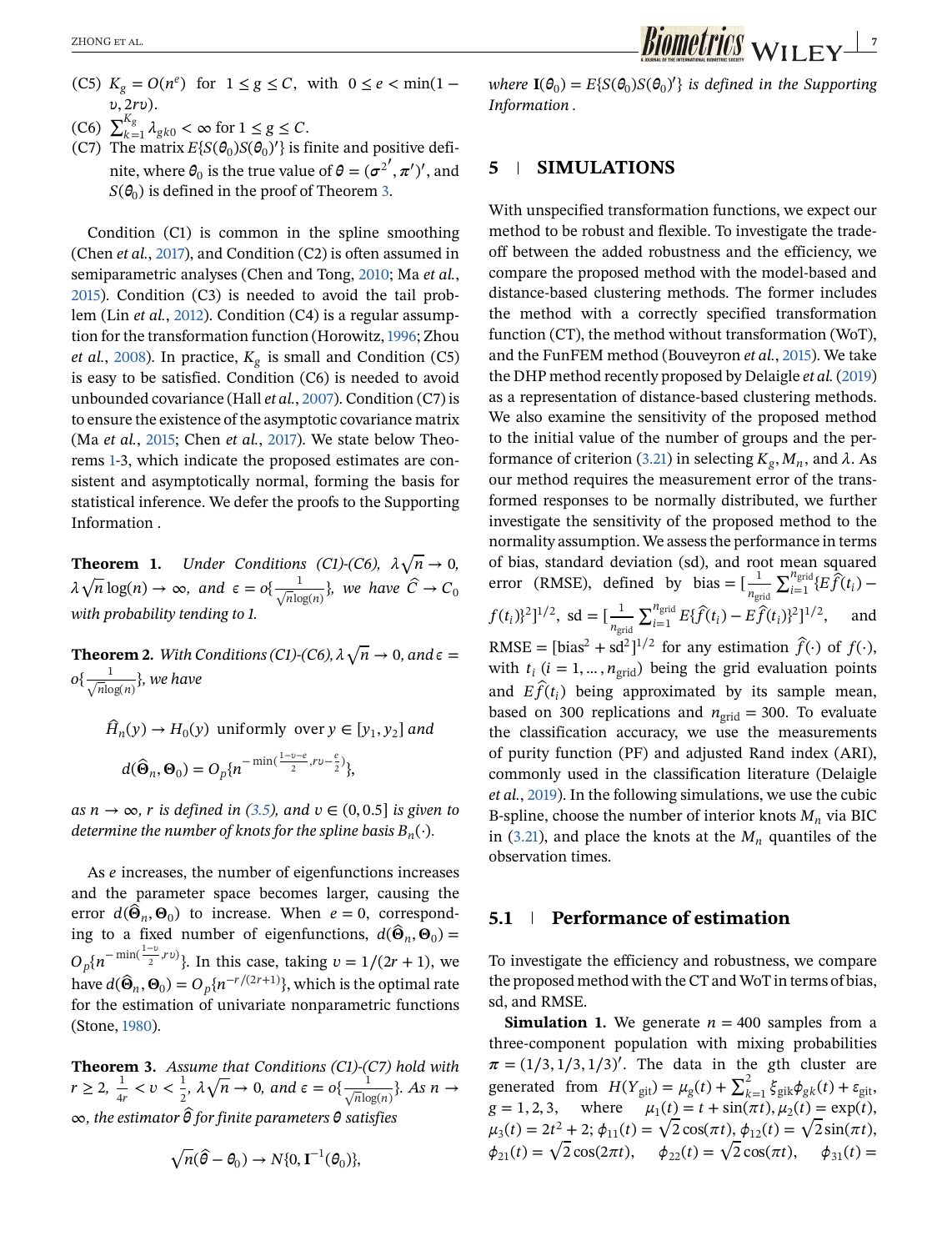# WILEY *BIOMPUTIOS*

| TABLE 1                 | Results for Case 1 of Simulation 1 |             |              |             |              |             |                   |             |  |
|-------------------------|------------------------------------|-------------|--------------|-------------|--------------|-------------|-------------------|-------------|--|
|                         | Proposed $(C = 7)$                 |             | $CT (C = 3)$ |             | $CT (C = 7)$ |             | $WoT(C=3)$        |             |  |
|                         | bias (sd)                          | <b>RMSE</b> | bias (sd)    | <b>RMSE</b> | bias (sd)    | <b>RMSE</b> | bias (sd)         | <b>RMSE</b> |  |
| $\pi_1$                 | 0.003(0.034)                       | 0.034       | 0.000(0.032) | 0.032       | 0.001(0.034) | 0.034       | 0.017(0.095)      | 0.096       |  |
| $\pi_2$                 | 0.009(0.039)                       | 0.039       | 0.002(0.034) | 0.034       | 0.003(0.039) | 0.039       | 0.031(0.112)      | 0.116       |  |
| $\pi_3$                 | 0.004(0.038)                       | 0.038       | 0.001(0.031) | 0.031       | 0.001(0.037) | 0.037       | 0.048(0.113)      | 0.123       |  |
| $\sigma_1^2$            | 0.001(0.009)                       | 0.009       | 0.001(0.005) | 0.005       | 0.001(0.006) | 0.006       | 0.044(0.044)      | 0.062       |  |
| $\sigma_2^2$            | 0.001(0.014)                       | 0.014       | 0.001(0.012) | 0.012       | 0.000(0.014) | 0.014       | 0.010(0.054)      | 0.055       |  |
| $\sigma_3^2$            | 0.006(0.030)                       | 0.031       | 0.001(0.011) | 0.011       | 0.002(0.013) | 0.013       | 0.070(0.052)      | 0.087       |  |
| $\lambda_{11}$          | 0.030(0.145)                       | 0.148       | 0.008(0.121) | 0.121       | 0.009(0.125) | 0.125       | 0.526(0.648)      | 0.835       |  |
| $\lambda_{12}$          | 0.011(0.036)                       | 0.038       | 0.003(0.033) | 0.033       | 0.006(0.034) | 0.034       | 0.059(0.427)      | 0.431       |  |
| $\lambda_{21}$          | 0.037(0.140)                       | 0.145       | 0.022(0.137) | 0.139       | 0.023(0.137) | 0.138       | 0.301(0.609)      | 0.680       |  |
| $\lambda_{22}$          | 0.001(0.011)                       | 0.011       | 0.000(0.010) | 0.010       | 0.000(0.011) | 0.011       | 0.146(0.354)      | 0.382       |  |
| $\lambda_{31}$          | 0.038(0.149)                       | 0.154       | 0.030(0.114) | 0.118       | 0.038(0.139) | 0.144       | 0.143(0.485)      | 0.506       |  |
| $\lambda_{32}$          | 0.017(0.056)                       | 0.058       | 0.013(0.050) | 0.052       | 0.015(0.054) | 0.056       | 0.164(0.350)      | 0.386       |  |
| $\mu_1(\cdot)$          | 0.020(0.130)                       | 0.132       | 0.007(0.103) | 0.103       | 0.014(0.112) | 0.113       | 0.729(0.448)      | 0.856       |  |
| $\mu_2(\cdot)$          | 0.033(0.180)                       | 0.183       | 0.013(0.143) | 0.144       | 0.019(0.166) | 0.167       | 0.753(0.506)      | 0.907       |  |
| $\mu_3(\cdot)$          | 0.049(0.184)                       | 0.191       | 0.013(0.140) | 0.141       | 0.040(0.163) | 0.167       | 1.300(0.518)      | 1.399       |  |
| $\phi_{11}(\cdot)$      | 0.020(0.070)                       | 0.073       | 0.004(0.065) | 0.065       | 0.005(0.067) | 0.067       | 0.534(0.569)      | 0.780       |  |
| $\phi_{12}(\cdot)$      | 0.013(0.083)                       | 0.084       | 0.006(0.080) | 0.080       | 0.007(0.081) | 0.081       | 0.421(0.620)      | 0.750       |  |
| $\phi_{21}(\cdot)$      | 0.037(0.109)                       | 0.115       | 0.022(0.086) | 0.089       | 0.026(0.092) | 0.096       | 1.262(0.723)      | 1.455       |  |
| $\phi_{22}(\cdot)$      | 0.014(0.115)                       | 0.116       | 0.007(0.099) | 0.099       | 0.009(0.100) | 0.100       | 1.147(0.888)      | 1.451       |  |
| $\phi_{31}(\cdot)$      | 0.035(0.106)                       | 0.112       | 0.033(0.098) | 0.103       | 0.035(0.100) | 0.106       | 1.154(0.551)      | 1.279       |  |
| $\phi_{32}(\cdot)$      | 0.023(0.107)                       | 0.110       | 0.013(0.052) | 0.054       | 0.017(0.082) | 0.084       | 1.135(0.777)      | 1.376       |  |
| $\Sigma_1(\cdot,\cdot)$ | 0.061(0.267)                       | 0.274       | 0.013(0.146) | 0.146       | 0.014(0.149) | 0.150       | 0.748(0.784)      | 1.083       |  |
| $\Sigma_2(\cdot,\cdot)$ | 0.072(0.271)                       | 0.280       | 0.061(0.236) | 0.244       | 0.063(0.269) | 0.276       | 1.130(0.837)      | 1.406       |  |
| $\Sigma_3(\cdot,\cdot)$ | 0.073(0.293)                       | 0.302       | 0.063(0.260) | 0.267       | 0.066(0.268) | 0.276       | 1.088(1.087)      | 1.538       |  |
| <b>‡cluster</b>         | 0.070(0.354)                       | 0.361       |              | -           | 0.056(0.212) | 0.219       | $\qquad \qquad -$ |             |  |

<sup>a</sup>*Note*. "−" not available.

 $\sqrt{2}\cos(2\pi t), \ \phi_{32}(t) = \sqrt{2}\sin(\pi t), \ \xi_{gik} \sim N(0, \lambda_{gk})$  with  $\lambda_{11} = 1, \lambda_{12} = 0.25, \lambda_{21} = 1.1, \lambda_{22} = 0.2, \lambda_{31} = 0.9, \lambda_{32} =$ 0.15, and ε<sub>git</sub> ∼  $N(0, \sigma_g^2)$  with  $\sigma_1^2 = 0.1$ ,  $\sigma_2^2 = 0.15$ ,  $\sigma_3^2 = 0.2$ . The errors  $\varepsilon_{\text{git}}$  for  $g = 1, 2, 3$  and  $i = 1, \dots n$  are independently and identically distributed over time  $t$ . For each subject, the number of observations is randomly drawn from a discrete uniform distribution on {8, 9, 10, 11, 12} and the observation times are sampled from  $U(0, 1)$ . We take  $H(y) = 3\log(y)$  and  $10(\sqrt{y} - 1)$  for Cases 1 and 2, respectively.

Based on 300 repetitions, Table 1 and Table 6 (in the Supporting Information ) summarize the results obtained by using the proposed method with  $C = 7$ , the CT method with  $C = 3, 7$ , and the WoT method with  $C = 3$  for Cases 1 and 2. We take  $K_{\varphi} = 2$ ,  $M_n = 2$ , and  $\lambda = 0.05$  for all of the three methods. We implement the CT and the WoT estimators by using the proposed algorithm with the transformation function  $H$  specified by the true transformation function and the misspecified transformation  $H(y) = y$ , respectively. The CT method with  $C = 3$  is served as the gold standard, the CT method with  $C = 7$  is used to investigate the effect of the selection of the number of clusters, and the WoT method with  $C = 3$  is used to investigate the effect of misspecification of the transformation function. In Table 1 and Table 6, we also present ♯cluster, the estimated number of clusters.

Tables 1 and 6 reveal the WoT method produces large biases and variances, with biases often overwhelming variances, suggesting that the misspecification of the transformation function leads to severely biased and unstable estimates. In contrast, the proposed method is unbiased with a variance close to that of the CT estimator, suggesting that our method is robust with little loss of efficiency. Moreover, the proposed method consistently selects the number of clusters.

Figures 3 and 4 (both in the Supporting Information) display the averaged estimates of the transformation functions, mean functions, and eigenfunctions, along with their empirical 95% pointwise confidence intervals based on the 300 simulated datasets. In all the cases, the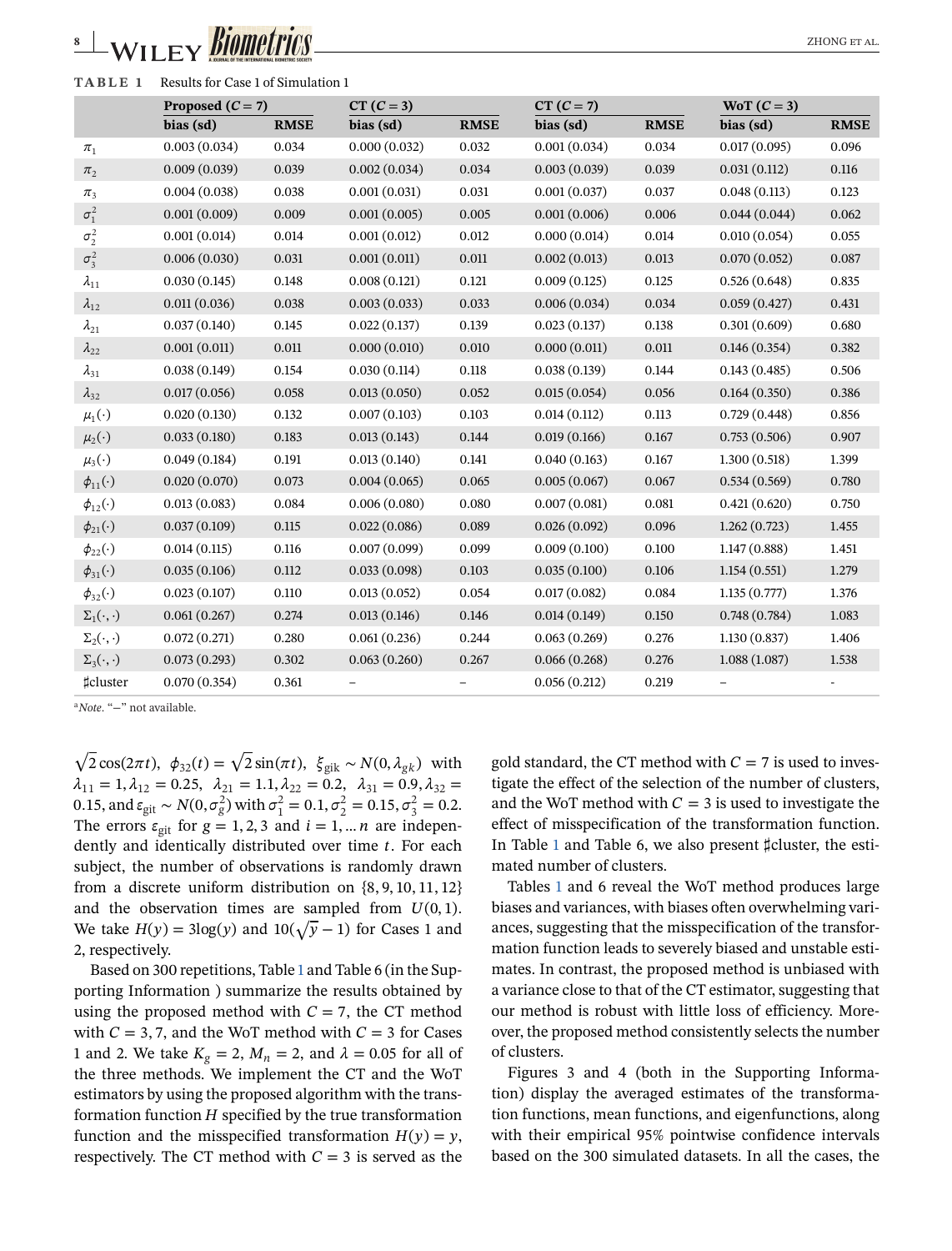average estimates of the functions match well with the true functions, with confidence intervals of reasonable width.

To investigate the sensitivity of the proposed procedure to the initial number of clusters, we compare the results with the initial values of  $C = 7, 10, 15$  for Case 1. Figure 5 in the Supporting Information illustrates the estimation error Err $(f) = [\frac{1}{n_{\text{grid}}}$  $\sum_{i=1}^{n_{\text{grid}}} {\hat{f}(t_i) - f(t_i)^2}$ <sup>1/2</sup> over 300 simulated datasets. Figure 5 shows that the proposed estimates are nearly identical with different initial numbers of clusters, supporting the conjecture of robustness. It further hints that our method may be as efficient as the method with a known number of clusters, which is the oracle property.

Figures 6(a)-(d) in the Supporting Information report the performance of criterion [\(3.21\)](#page-5-0) in selecting  $K_g$ ,  $M_n$ , and  $\lambda$  under Case 1 of Simulation 1. The candidates of  $K_g$ ,  $M_n$ , and  $\lambda$  are {1, 2, 3, 4}, {1, 2, 3, 4, 5}, and {0.01, 0.03, 0.05, 0.07}, respectively. The largest BIC is achieved when  $K_g =$ 2, which is the true value. These figures reveal that the optimal  $K_g$ ,  $M_n$ , and  $\lambda$  are nearly independent, suggesting  $K_g$ ,  $M_n$ , and  $\lambda$  can be separately chosen. Furthermore, we can see the proposed method is not sensitive to the choice of  $M_n$ . Figure 6(e) in the Supporting Information, the barplot of estimated number of clusters based on the strategy and BIC criterion [\(3.21\)](#page-5-0) for Case 1 of Simulation 1, shows that the proposed method can correctly identify the number of clusters.

**Simulation 2.** To match the real data of the ADNI study where the function data are a restricted density, we generate data similarly as Case 1 of Simulation 1, except that  $\pi = (0.229, 0.277, 0.494)'$ , the transformation function, the mean functions, the eigenfunctions, the eigenvalues, and error variances are taken as the estimators from the real data analysis of the ADNI study in Section [6.](#page-9-0) Table 7 in the Supporting Information shows that the proposed method is unbiased with a variance close to that of the CT estimator, and has much less RMSE than the WoT method, and can correctly select the number of clusters.

**Simulation 3.** To assess the sensitivity of our proposed method to the assumption of Gaussian errors, we generate data similarly as Case 1 of Simulation 1, except that we generate  $\varepsilon_{\text{git}}$  from a mixed distribution with each component being the centralized and scaled gamma distribution  $\sigma_g \times$ Formal the centralized and scaled gamma distribution  $\sigma_g \times$ <br>{Gamma $(\tau, 1) - \tau$ }/ $\sqrt{\tau}$  with  $\sigma_1^2 = 0.1$ ,  $\sigma_2^2 = 0.15$ ,  $\sigma_3^2 = 0.2$ , which approaches the normal distribution as  $\tau$  increases. We take  $\tau = 1, 5, 10, 100$ . Table 8 (in the Supporting Information ) presents the bias, sd, and RMSE for the parameters and the nonparametric functions when  $C = 7$ . When  $\tau \geq 10$  and both skewness and excess kurtosis are less than 1, the proposed estimators are nearly unbiased. When both skewness and excess kurtosis approximate 1, the proposed estimators are acceptable, although the estimators are moderately biased. Taken altogether, these results suggest the robustness toward the Gaussian error assumption.

#### **5.2 Performance of classification**

To assess the classification accuracy, we compare the proposed method with the FunFEM (Bouveyron *et al.*, 2015) and the DHP method proposed by Delaigle *et al.* (2019), based on the PF and ARI. The larger PF and ARI, the better the clustering. The DHP method requires a specification of  $C$ . For fair comparisons, we always take  $C$  to be the true number of clusters when required. We perform the DHP method with the Haar basis  $(DHP_{HA})$ , the Daubechies DB2 wavelet basis ( $DHP_{DB}$ ), and the principal component basis ( $DHP_{PC}$ ). We consider two settings.

**Simulation 4.** The setting is the same as Setting (a) in Delaigle  $et$   $al.$  (2019). The data in the gth cluster are generated from  $Y_{\text{git}} = \sum_{k=1}^{40} (\lambda_k^{1/2} \xi_{\text{gik}} + \gamma_{\text{kg}}) \phi_k(t)$ , on a grid of 128 equispaced time points in [0,1], where on a grid of 128 equispaced time points in [0,1], where  $\lambda_k = k^{-2}$ ,  $\phi_k(t) = \sqrt{2} \sin(k\pi t)$ , and  $\xi_{gik} \sim N(0, 1)$  for  $k = 1, ..., 40$  and  $g = 1, 2;$   $(\gamma_{11}, \gamma_{21}, \gamma_{31}, \gamma_{41}, \gamma_{51}, \gamma_{61}) =$  $(0, -0.3, 0.6, -0.3, 0.6, -0.3), \quad (\gamma_{12}, \gamma_{22}, \gamma_{32}, \gamma_{42}, \gamma_{52}, \gamma_{62}) =$  $(0, -0.45, 0.45, -0.09, 0.84, 0.6)$ , and  $\gamma_{kg} = 0$  for  $g = 1, 2$ and  $k > 6$ . We generate 100 replications, each with sample size  $n = 200$ , where half of the data come from the first cluster and the remaining half come from the second cluster.

**Simulation 5.** The setting is the same as Bouveyron *et al.* (2015) except that we consider two clusters. A total of  $n = 100$  curves with equal mixing proportions are generated from  $Y_{\text{git}} = U_i + (1 - U_i)h_g(t) + \varepsilon_{i(t)}$  on a grid of 101 equispaced time points in [1,21] for  $g = 1, 2$ , where  $U_i$ is uniformly distributed on [0,1],  $\varepsilon_{i(t)} \sim N(0, 0.5)$ ,  $h_1(t)$  = 6 –  $|t - 7|$  and  $h_2(t) = 6 - |t - 15|$ . We generate 100 replications.

We take  $(C, K_g, M_n, \lambda) = (7, 6, 6, 0.08)$  and  $(C, K_g, M_n, \lambda) = (7, 2, 6, 0.15)$  for Simulations 4 and 5, respectively, for the proposed method. Table [2](#page-9-0) displays the averages of PF and ARI using the proposed method, the FunFEM, and the DHP methods for Simulations 1, 4, and 5. Table [2](#page-9-0) presents that the proposed method yields larger PF and ARI than the FunFEM and DHP methods when the assumptions required by our method are satisfied, and produces comparable or slightly better results than FunFEM and DHP when the assumptions follow those specified in Bouveyron *et al.* (2015) and Delaigle *et al.* (2019), respectively.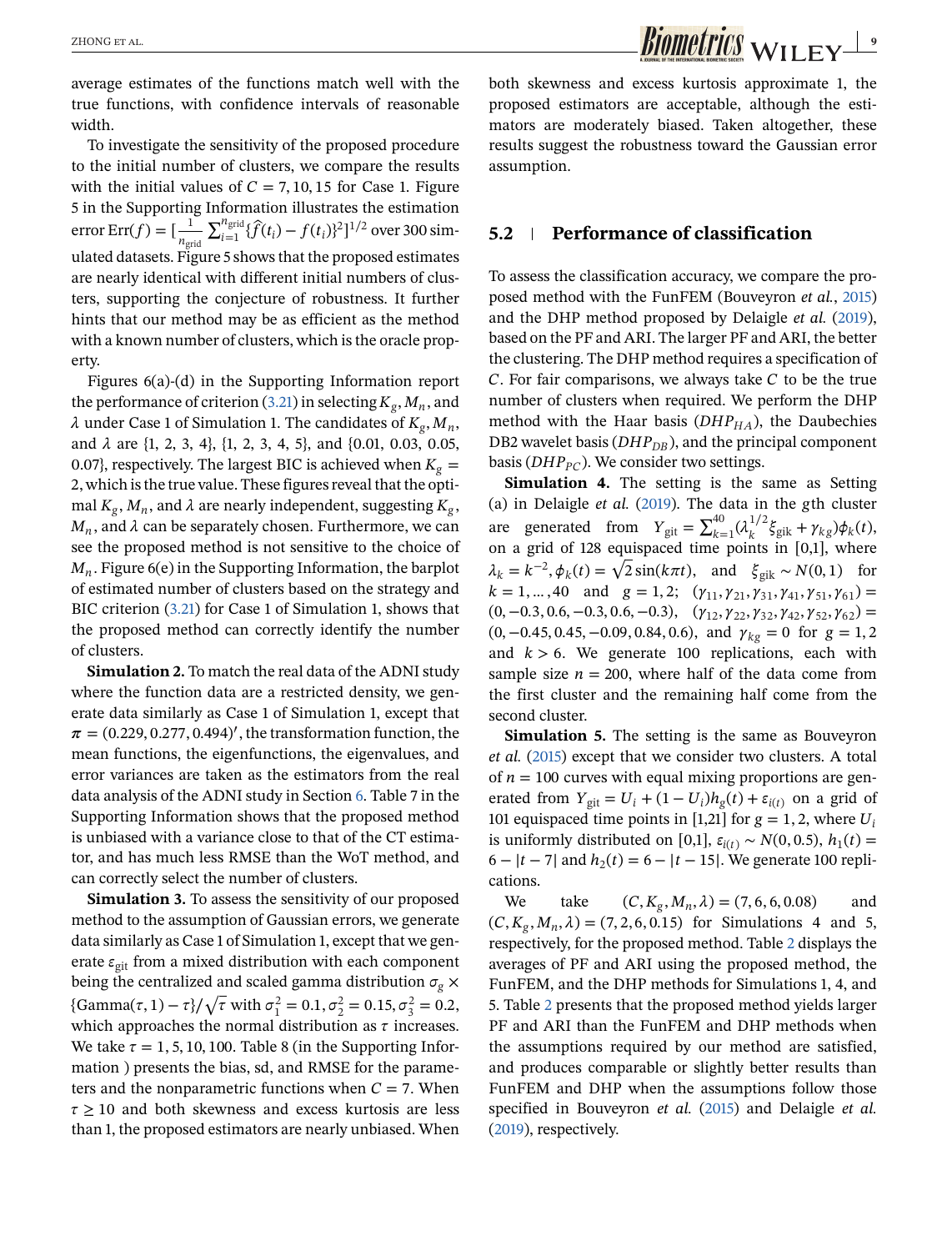<span id="page-9-0"></span>**TABLE 2** The averages of PF and ARI for Simulations 1, 4, and 5

|     | <b>Proposed</b>        | $DHP_{HA}$ | $DHP_{DR}$ | $DHP_{PC}$ | <b>FunFEM</b> |  |  |
|-----|------------------------|------------|------------|------------|---------------|--|--|
|     | Case 1 of Simulation 1 |            |            |            |               |  |  |
| PF  | 0.924                  | 0.599      | 0.522      | 0.587      | 0.557         |  |  |
| ARI | 0.812                  | 0.242      | 0.118      | 0.227      | 0.177         |  |  |
|     | Case 2 of Simulation 1 |            |            |            |               |  |  |
| PF  | 0.937                  | 0.622      | 0.528      | 0.628      | 0.577         |  |  |
| ARI | 0.836                  | 0.275      | 0.126      | 0.277      | 0.211         |  |  |
|     | Simulation 4           |            |            |            |               |  |  |
| PF  | 0.934                  | 0.850      | 0.857      | 0.915      | 0.548         |  |  |
| ARI | 0.793                  | 0.661      | 0.552      | 0.808      | 0.009         |  |  |
|     | Simulation 5           |            |            |            |               |  |  |
| PF  | 0.927                  | 0.824      | 0.860      | 0.827      | 0.896         |  |  |
| ARI | 0.664                  | 0.424      | 0.532      | 0.433      | 0.638         |  |  |

# **6 ANALYSIS OF THE ADNI STUDY**

Alzheimer's disease is an irreversible and the most common form of dementia, and can result in the loss of thinking, memory, and language skills. It is of substantial interest to unravel the complex brain changes involved in the onset and progression of Alzheimer's disease. The effort helps develop effective therapies targeting specific progression mechanisms in order to stop or prevent the actual underlying cause of the disease. In particular, the volume of hippocampus, which is the brain region that is associated with memory loss and disorientation, has been found to be associated with the cognitive function. We explore using the volume of hippocampus to distinguish patients with different levels of cognitive impairment. Specifically, we propose to use the density function of the volumes of hippocampus, obtained from various sampling locations, as a basis for grouping patients with cognitive impairment (AD), mild cognitive impairment (MCI, an early stage of AD) and cognitively normal (CN). The dataset includes 768 participants enrolled in ADNI1 (Mueller *et al.*, 2005), the first phase of ADNI study, a large cohort study designed to prevent and treat Alzheimer's disease. Each patient's record consists of the density for each of the observed 501 equispaced sampling volumes, which are in the interval of [−255,255]. Among the 768 patients, 172 subjects are diagnosed with AD, 378 MCI, and 218 CN.

To proceed, denote by  $Y(t)$  the density function of the log of the Jacobian volume of the hippocampus (denoted by  $t$ ), which is to be used as the functional response in the analysis. The density curves for all the subjects are plotted in Figure 1. Figures 7-9 in the Supporting Information for three groups, respectively, display the histogram for  $Y$ values ( $Y =$  density) given x-value ( $x =$  log Jacobian volume) at 16 points that are uniformly distributed over the



**FIGURE 1** ADNI dataset (top left) and separate plots for each group with mean function (Black thick line). This figure appears in color in the electronic version of this article, and any mention of color refers to that version

support of  $x$ . It is obvious that the values of density are not normally distributed. We scale the log Jacobian volume into [0,1] before analysis. The density functions are all nonnegative and each integrates to 1, we fit the transformed density functions by the proposed estimation procedure. We conduct unsupervised learning of the data based on model [\(2.2\)](#page-2-0), without using the known labeling of AD, MCI, or CN. Then we compare the resulting estimators with the known grouping information to examine the clustering performance.

We also compare the proposed method with the untransformed method, that is, WoT with  $H(y) = y$ . We adopt the cubic B-spline with interior knots chosen by [\(3.21\)](#page-5-0). To reduce the computational burden, we first select  $M_n$ ,  $\lambda$ , and a common  $K_g$  for all clusters by the BIC criterion [\(3.21\)](#page-5-0), which are  $(M_n, \lambda, K_g) = (2, 0.003, 2)$  and  $(2, 0.002, 1)$ for the proposed method and the WoT, respectively. With the selected  $(M_n, \lambda, K_g)$ , both methods identify the number of clusters as 3. Table [3](#page-10-0) displays the resulting estimates, their sd, and an ad hoc  $P$ -values (based on bootstrap resamples). The sd and P-values are estimated based on 200 bootstrap resamples, where the number of 200 is determined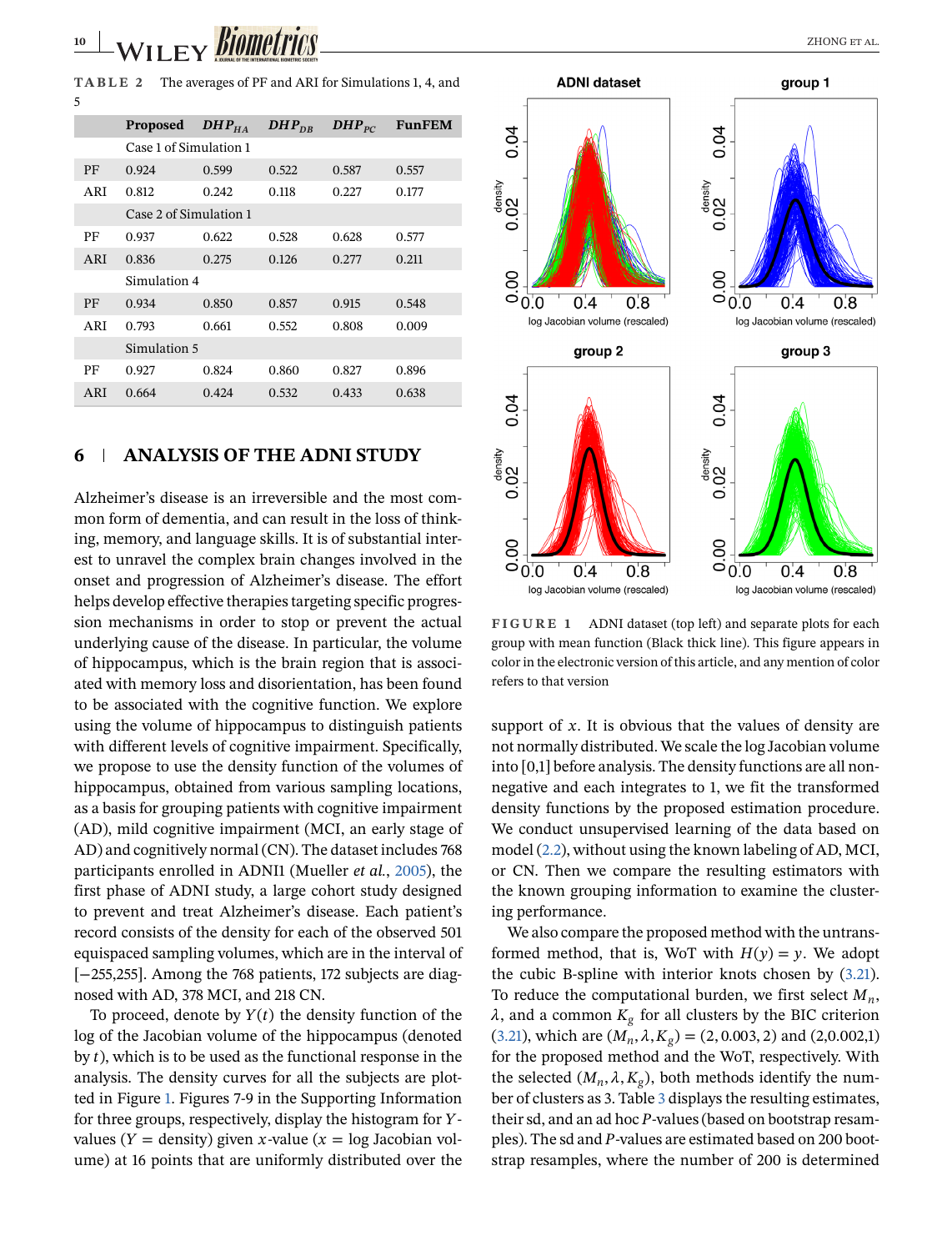#### **TABLE 3** The resulting estimates for ADNI data

# <span id="page-10-0"></span>ZHONG ET AL. **111 111 111 111 111 111 111 111 111 111 111 111 111 111 111 111 111 111 111 111 111 111 111 111 111 111 111 111 111 111 111 111 111 111 111**

|                    | <b>WoT</b>                                       |                 | Proposed      |         |  |
|--------------------|--------------------------------------------------|-----------------|---------------|---------|--|
|                    | Estimate (sd)                                    | P-value         | Estimate (sd) | P-value |  |
| $\pi_1$            | 0.321(0.176)                                     | 0.068           | 0.229(0.027)  | 0.000   |  |
| $\pi$ <sub>2</sub> | 0.329(0.187)                                     | 0.079           | 0.277(0.023)  | 0.000   |  |
| $\pi_3$            | 0.351(0.180)                                     | 0.051           | 0.494(0.032)  | 0.000   |  |
| $\sigma_1^2$       | $2.031\times10^{-5}$ (2.628 $\times10^{-5}$ )    | 0.440           | 0.306(0.090)  | 0.001   |  |
| $\sigma_2^2$       | $1.888 \times 10^{-5}$ (2.490 $\times 10^{-5}$ ) | 0.448           | 0.302(0.088)  | 0.001   |  |
| $\sigma_3^2$       | $2.475\times10^{-5}$ $(2.778\times10^{-5})$      | 0.373           | 0.018(0.131)  | 0.891   |  |
| $\lambda_{11}$     | $-(-)$                                           | $\equiv$        | 0.163(0.075)  | 0.030   |  |
| $\lambda_{31}$     | $-(-)$                                           | $\qquad \qquad$ | 0.308(0.027)  | 0.000   |  |
| $\lambda_{32}$     | $-(-)$                                           |                 | 0.160(0.013)  | 0.000   |  |
|                    |                                                  |                 |               |         |  |

<sup>a</sup>*Note*. "−" not available.

**TABLE 4** The PF and ARI for ADNI data

|     | <b>Proposed</b> | $\boldsymbol{DHP}_{HA}$ | DHP $_{\mathrm{DR}}$ | DHP $_{PC}$ | <b>FunFEM</b> | WoT   |
|-----|-----------------|-------------------------|----------------------|-------------|---------------|-------|
| PF  | 0.962           | J.516                   | 0.451                | 0.509       | 0.451         | 0.569 |
| ARI | 0.899           | 0.042                   | 0.459                | 0.025       | 0.034         | 0.097 |

by monitoring the stability of the sd. The P-value for testing the parameters equalling 0 is obtained as the frequency that the replicates fall in the region (estimator  $\pm$  1.96  $\times$ sd). As the estimates of  $\lambda_{12}$ ,  $\lambda_{21}$ ,  $\lambda_{22}$  are not significant by using the proposed method, we set  $K_1 = 1, K_2 = 0, K_3 = 2$ for our proposed method. Figure [2](#page-11-0) displays the estimated mean and transformation functions, eigenfunctions, and their corresponding 95% point-wise confidence limits.

Table 3 reveals that the estimates in the WoT method are all nonsignificant at the level of 0.05, which does not seem reasonable. In contrast, the proposed method yields mostly significant estimates, and Figure [2](#page-11-0) shows that the estimated transformation function appears deviating from a linear function, which has a negative intercept causing  $\hat{\mu}_1$ and  $\hat{\mu}_3$  to be negative. Figure [2](#page-11-0) shows that the shapes of the mean functions of different clusters are almost same, but the mean function of cluster 2 is higher than those in the remaining two clusters, and cluster 3 is second. The first eigenfunctions of clusters 1 and 3 are nearly the same, but clusters 1, 2, and 3 extracted one, zero and two principal components, respectively. That is, the proposed method can detect different clusters with the ADNI data. With Table 5, we see that group 2 (CN) is cognitively normal and  $K_2 = 0$  implies that the variations over volumes and across subjects are simply due to randomness. These findings are consistent with what researchers expect of the three cognitive groups displayed in Figure [1,](#page-9-0) which shows that the pointwise variance of group 2 is smaller than that of groups 1 and 3 and the mean functions of these 3 groups are almost the same.

To check the clustering performance, we compare PF and ARI among the  $DHP_{HA}$ ,  $DHP_{DB}$ ,  $DHP_{PC}$ , FunFEM, and WoT  $(C = 3)$  methods in Table 4. Table 4 reports that the proposed method has larger PF and ARI than the DHP and FunFEM methods, suggesting that the proposed method performs better than the DHP and FunFEM methods in clustering. Furthermore, we estimate the class label for each individual using the Bayes' optimal allocation rule,  $g_i = \arg \max_g \frac{f_g \{ H(Y_i) \} \pi_g}{\sum_{j=1}^C f_j \{ H(Y_i) \} \pi_j}$ , and classify 186, 219, and 363 subjects to clusters 1, 2, and 3, respectively, by the proposed method, and 200, 159, and 409 to clusters 1, 2, and 3 by the WoT method. Figure [2](#page-11-0) reveals that the mean functions are unimodal for all three groups, with an

**TABLE 5** The confusion matrix for the estimated clusters of the ADNI1 patients using the proposed method

|      |                  | <b>Estimated</b> |                  |                 |              |  |
|------|------------------|------------------|------------------|-----------------|--------------|--|
|      |                  | Cluster $1 (AD)$ | Cluster $2 (CN)$ | Cluster 3 (MCI) | <b>Total</b> |  |
|      | Cluster $1(AD)$  | 172              |                  |                 | 172          |  |
| True | Cluster $2 (CN)$ |                  | 217              |                 | 218          |  |
|      | Cluster 3 (MCI)  | 13               |                  | 363             | 378          |  |
|      | All              | 186              | 219              | 363             | 768          |  |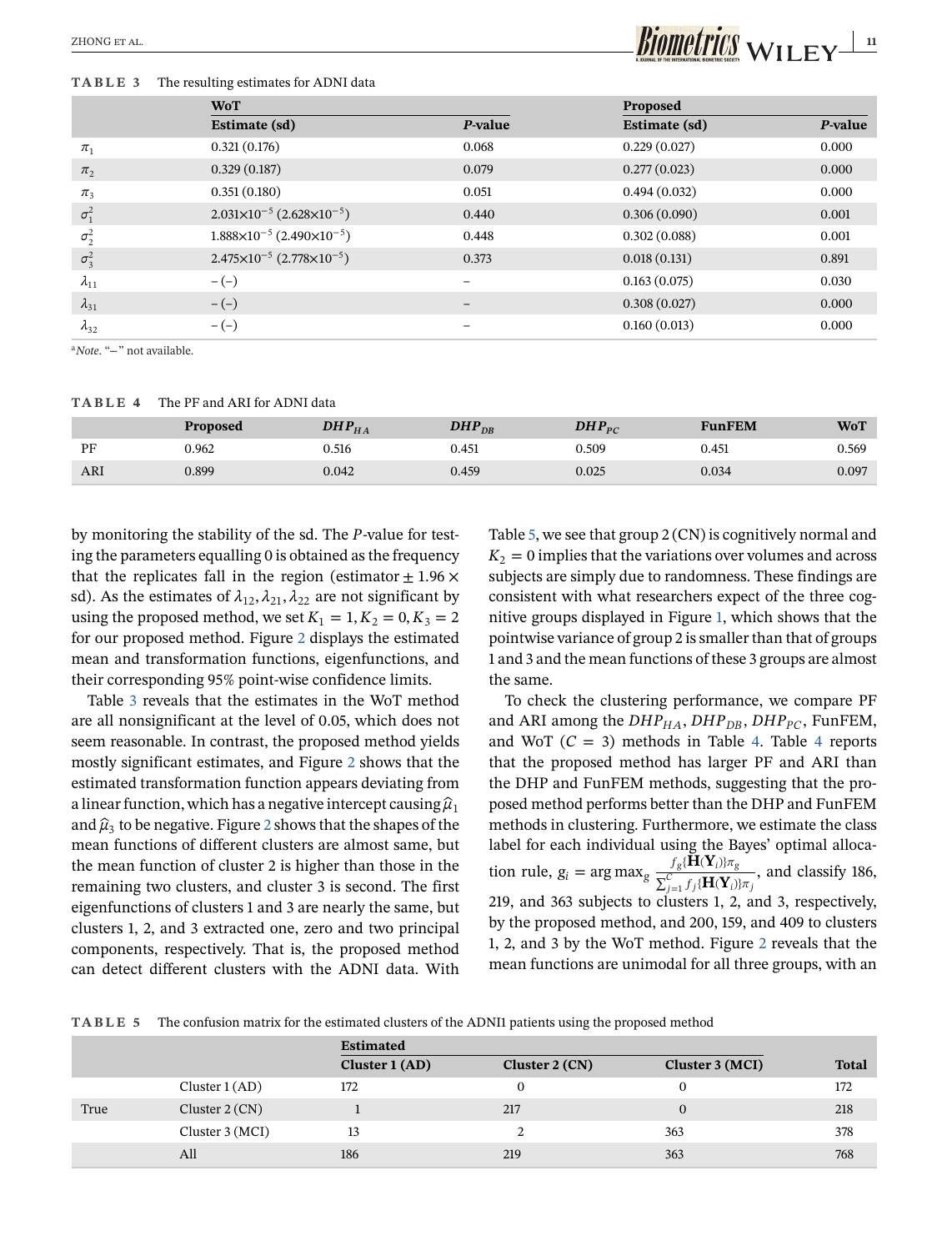<span id="page-11-0"></span>

**FIGURE 2** The estimated transformation function and mean functions (top), and eigenfunctions (bottom) for ADNI data (dotted—95% confidence limit; solid—estimated function). This figure appears in color in the electronic version of this article, and any mention of color refers to that version

obvious ordering. The mean function of cluster 2 is on top of those for clusters 1 and 3. Cluster 3 comes second, and cluster 1 is the last. As AD patients tend to have low hippocampal volumes, indicating a high level of cognitive impairment, we label clusters 1, 2, and 3 as AD, CN, and MCI, respectively. Table [5](#page-10-0) displays the comparisons of the estimated and true clusters. The classification error by applying the WoT method is 43.1%, whereas the classification error by applying our proposed method without the Gaussian assumption is merely 2.08%.

### **7 CONCLUSION**

We have proposed an SMINT model to cluster non-Gaussian functional data, and used functional principal components for dimension reduction. We have utilized cubic B-spline approximation for eigenfunctions to avoid computing cluster-specific covariance functions, and allowed eigenfunctions to differ across clusters. We have developed an computationally efficient algorithm to estimate the unknown finite- and infinite-dimensional param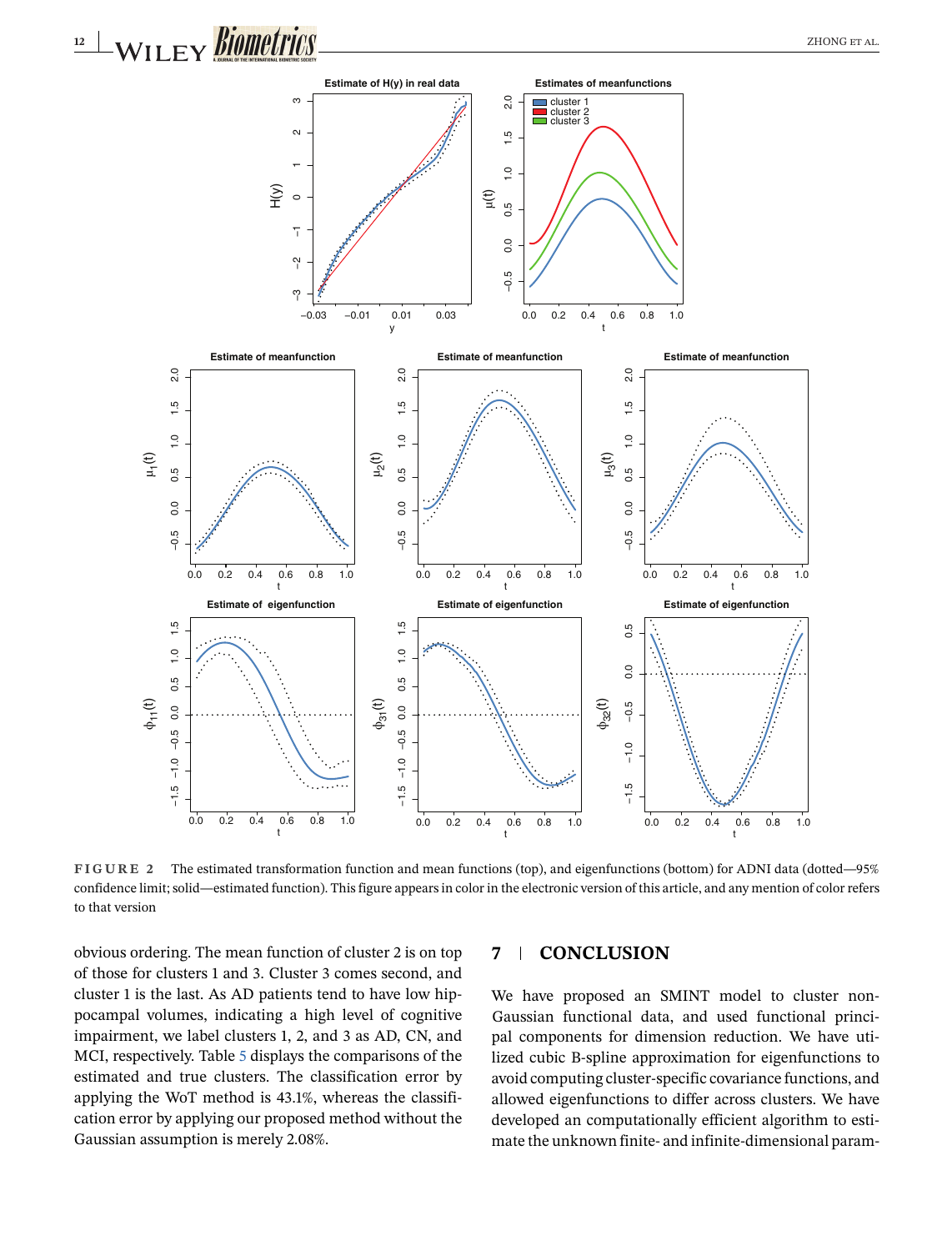eters. The proposed method has some appealing features: (a) the model is flexible as both the distribution of the response and the number of clusters are unspecified, and (b) the estimates are robust, efficient, consistent, and asymptotically normal.

Although focused on univariate functional data, our method can be extended to accommodate multivariate functional data. It is also possible to extend our method to accommodate external covariates. However, we envision that the theory and implementation may be more complicated, which warrants further study.

### **ACKNOWLEDGMENTS**

We thank the editor, the AE, and two anonymous referees for their insightful suggestions that have helped substantially improve the manuscript. This research is partially supported by National Natural Science Foundation of China (Nos. 11931014 and 11829101), Fundamental Research Funds for the Central Universities (No. JBK1806002) of China and the National Institutes of Health (R21AG058198). Data used in preparation of this article were obtained from the Alzheimer's Disease Neuroimaging Initiative (ADNI) database [\(http://adni.loni.](http://adni.loni.usc.edu) [usc.edu\)](http://adni.loni.usc.edu). As such, the investigators within the ADNI contributed to the design and implementation of ADNI and/or provided data but did not participate in analysis or writing of this report. A complete listing of ADNI investigators can be found at [http://adni.loni.usc.edu/wp-content/uploads/](http://adni.loni.usc.edu/wp-content/uploads/how_to_apply/ADNI_Acknowledgement_List.pdf) [how\\_to\\_apply/ADNI\\_Acknowledgement\\_List.pdf.](http://adni.loni.usc.edu/wp-content/uploads/how_to_apply/ADNI_Acknowledgement_List.pdf)

#### **ORCID**

*Huazhen Lin* D<https://orcid.org/0000-0002-4890-9550> *Yi Li* <https://orcid.org/0000-0003-1720-2760>

#### **REFERENCES**

- Abraham, C., Cornillon, P.-A., Matzner-Løber, E. and Molinari, N. (2003) Unsupervised curve clustering using b-splines. *Scandinavian Journal of Statistics*, 30, 581–595.
- Bauer, D.J. and Curran, P.J. (2003) Distributional assumptions of growth mixture models: implications for overextraction of latent trajectory classes. *Psychological Methods*, 8, 338.
- Biernacki, C., Celeux, G. and Govaert, G. (2000) Assessing a mixture model for clustering with the integrated completed likelihood. *IEEE Transactions on Pattern Analysis and Machine Intelligence*, 22, 719–725.
- Bouveyron, C., Côme, E. and Jacques, J. (2015) The discriminative functional mixture model for a comparative analysis of bike sharing systems. *The Annals of Applied Statistics*, 9, 1726–1760.
- Bouveyron, C. and Jacques, J. (2011) Model-based clustering of time series in group-specific functional subspaces. *Advances in Data Analysis and Classification*, 5, 281–300.
- Cai, T. and Yuan, M. (2010) *Nonparametric covariance function estimation for functional and longitudinal data*. University of Pennsylvania and Georgia Institute of Technology.
- Chen, X., Hu, T. and Sun, J. (2017) Sieve maximum likelihood estimation for the proportional hazards model under informative censoring. *Computational Statistics & Data Analysis*, 112, 224–234.
- Chen, K. and Tong, X. (2010) Varying coefficient transformation models with censored data. *Biometrika*, 97, 969–976.
- Chiou, J.-M. and Li, P.-L. (2007) Functional clustering and identifying substructures of longitudinal data. *Journal of the Royal Statistical Society: Series B (Statistical Methodology)*, 69, 679–699.
- Delaigle, A., Hall, P. and Pham, T. (2019) Clustering functional data into groups by using projections. *Journal of the Royal Statistical Society: Series B (Statistical Methodology)*, 81, 271–304.
- Dempster, A.P., Laird, N.M. and Rubin, D.B. (1977) Maximum likelihood from incomplete data via the em algorithm. *Journal of the Royal Statistical Society: Series B (Methodological)*, 39, 1–22.
- Ferraty, F. and Vieu, P. (2006). *Nonparametric Functional Data Analysis: Theory and Practice*. New York, NY: Springer Science & Business Media.
- Floriello, D. and Vitelli, V. (2017) Sparse clustering of functional data. *Journal of Multivariate Analysis*, 154, 1–18.
- Fröhwirth-Schnatter, S. and Kaufmann, S. (2008) Model-based clustering of multiple time series. *Journal of Business & Economic Statistics*, 26, 78–89.
- Hall, P. and Horowitz, J.L. (2007) Methodology and convergence rates for functional linear regression. *The Annals of Statistics*, 35, 70–91.
- Hall, P. and Hosseini-Nasab, M. (2006) On properties of functional principal components analysis. *Journal of the Royal Statistical Society: Series B (Statistical Methodology)*, 68, 109–126.
- Hall, P., Müller, H.-G. and Yao, F. (2008) Modelling sparse generalized longitudinal observations with latent Gaussian processes. *Journal of the Royal Statistical Society: Series B (Statistical Methodology)*, 70, 703–723.
- Horowitz, J.L. (1996) Semiparametric estimation of a regression model with an unknown transformation of the dependent variable. *Econometrica*, 64, 103–137.
- Huang, T., Peng, H. and Zhang, K. (2017) Model selection for gaussian mixture models. *Statistica Sinica*, 27, 147–169.
- Jacques, J. and Preda, C. (2013) Funclust: a curves clustering method using functional random variables density approximation. *Neurocomputing*, 112, 164–171.
- Jacques, J. and Preda, C. (2014) Functional data clustering: a survey. *Advances in Data Analysis and Classification*, 8, 231–255.
- James, G.M., Hastie, T.J. and Sugar, C.A. (2000) Principal component models for sparse functional data. *Biometrika*, 87, 587–602.
- James, G.M. and Sugar, C.A. (2003) Clustering for sparsely sampled functional data.*Journal of the American Statistical Association*, 98, 397–408.
- Li, Y. and Hsing, T. (2010) Uniform convergence rates for nonparametric regression and principal component analysis in functional/longitudinal data. *The Annals of Statistics*, 38, 3321–3351.
- Lin, Z., Müller, H.-G. and Yao, F. (2018) Mixture inner product spaces and their application to functional data analysis. *The Annals of Statistics*, 46, 370–400.
- Lin, H., Zhou, X.-H. and Li, G. (2012) A direct semiparametric receiver operating characteristic curve regression with unknown link and baseline functions. *Statistica Sinica*, 22, 1427–1456.
- Liu, X. and Yang, M.C. (2009) Simultaneous curve registration and clustering for functional data. *Computational Statistics & Data Analysis*, 53, 1361–1376.